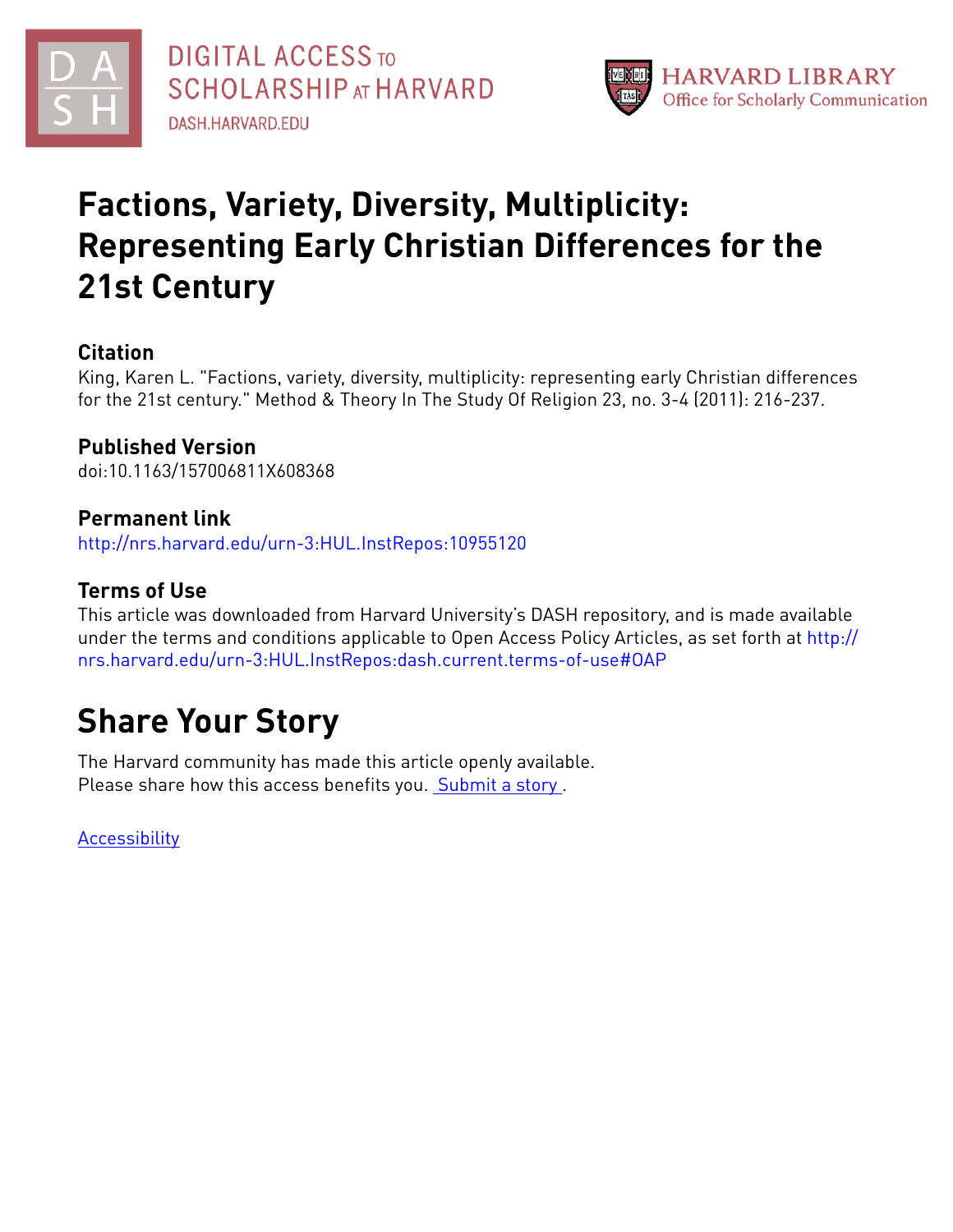### **Factions, Variety, Diversity, Multiplicity: Representing Early Christian Differences for the 21st Century** Karen L. King

The Divinity School, Harvard University

It now a recognized commonplace in the field of ancient Christian historiography to speak of "the diversity of early Christianity" and to characterize that diversity in terms of "varieties" or even multiple "Christianities." This nomenclature most frequently refers to differentiated types, whether represented as discrete social groups or distinctive theological perspectives, systems, or factions. Scholars speak readily of Pauline or Johannine Christianity, Jewish Christianity and Gnosticism, and debate the precise contours of such groups, their practices, beliefs, and histories.

The relative equanimity with which such characterizations are so widely embraced among academic scholars of otherwise quite different ideological persuasions and theological commitments may at first seem surprising. But closer inspection shows that scholars mean very different things and have quite different aims in view when they use this language. Although the general banner under which all this labor occurs is largely that of improving the accuracy of the historical narrative and remedying some of its gross partialities—and indeed historical-critical scholarship has achieved much toward these ends—, the appearance that this work is "disinterested scholarship" (objectivity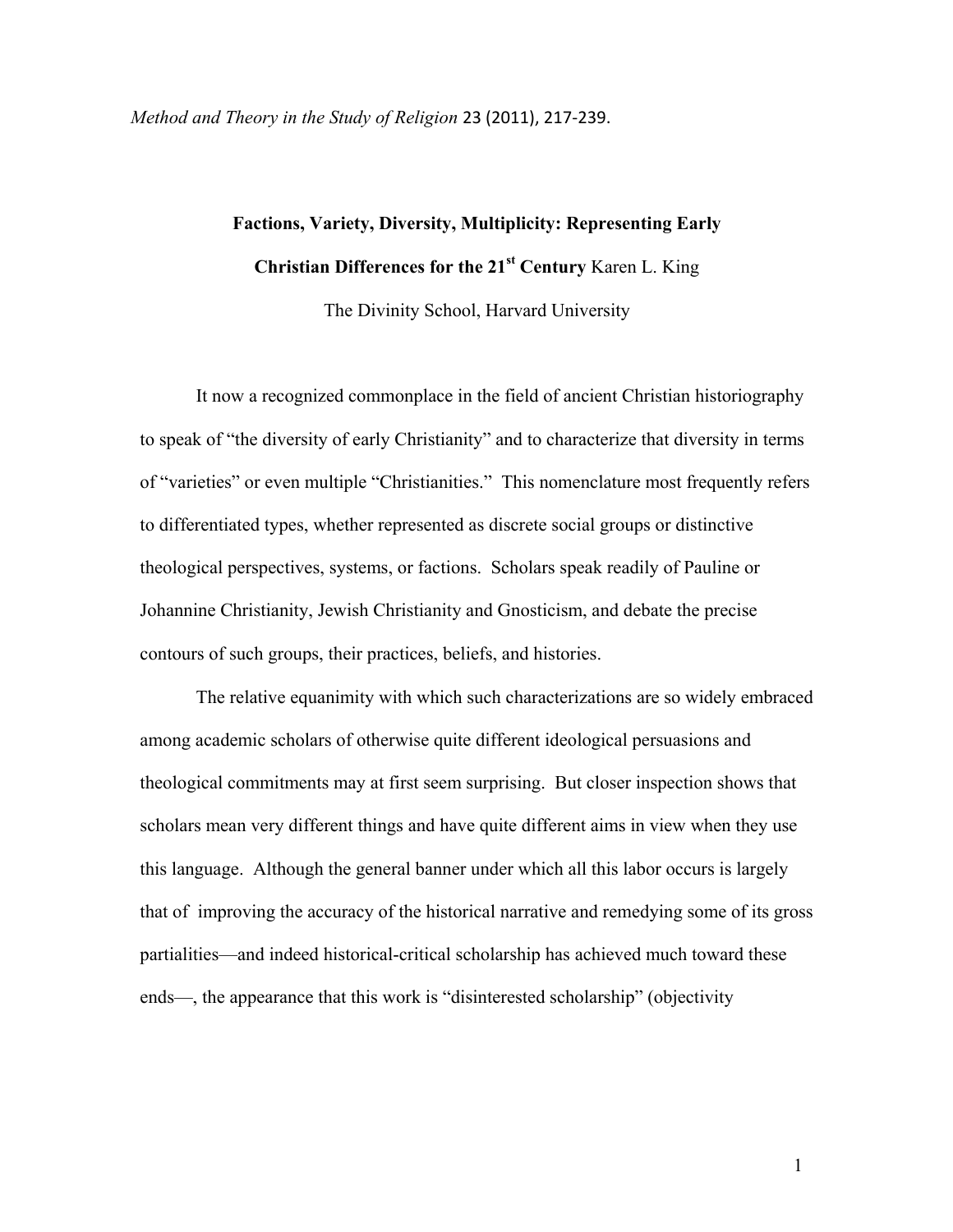being no longer a plausible claim) obscures how the varied attempts to represent early Christian differences serve a variety of different contemporary social-political ends, such as devising new ways to set normative boundaries of tolerable difference, promoting ecumenism, negotiating the tensions and possibilities of religious pluralism, resisting exclusivist ("intolerant") truth claims, or engaging in multicultural identity politics. For those who hold that the early church properly provides a model for contemporary Christianity, much can be at stake in how ancient difference is represented (see Alexeev *et al* 2008). For others, telling the story of Christianity differently can offer opportunities for extending or critiquing Christianity's impact on contemporary social and political life, or, perhaps, for opening up space to imagine better social arrangements (see Mack 2001: 197-199).

The shared language of "diversity of early Christianity" is thus not about one thing, but covers a wide variety of discrete, overlapping, or incongruous aims, methods, theoretical orientations, and institutional fields. Indeed, the terminology of Christian difference is itself more varied and less precise than it might appear. While the terms, "difference, diversity, variety, multiplicity" can be used interchangeably as synonyms, in contemporary discourse they can carry very different valences. "Difference" can connote separation, opposition or inherent incompatibility; "variety" is sometimes more neutral, a term that applies equally well to breakfast cereal choices or "the spice of life"; while "multiplicity" often signals little more than "being more than one." "Diversity," however, frequently appears in a politics which applauds distinctiveness and individuality. Such was decidedly not the case in antiquity, where Christian talk about difference was dominated by the language of factionalism.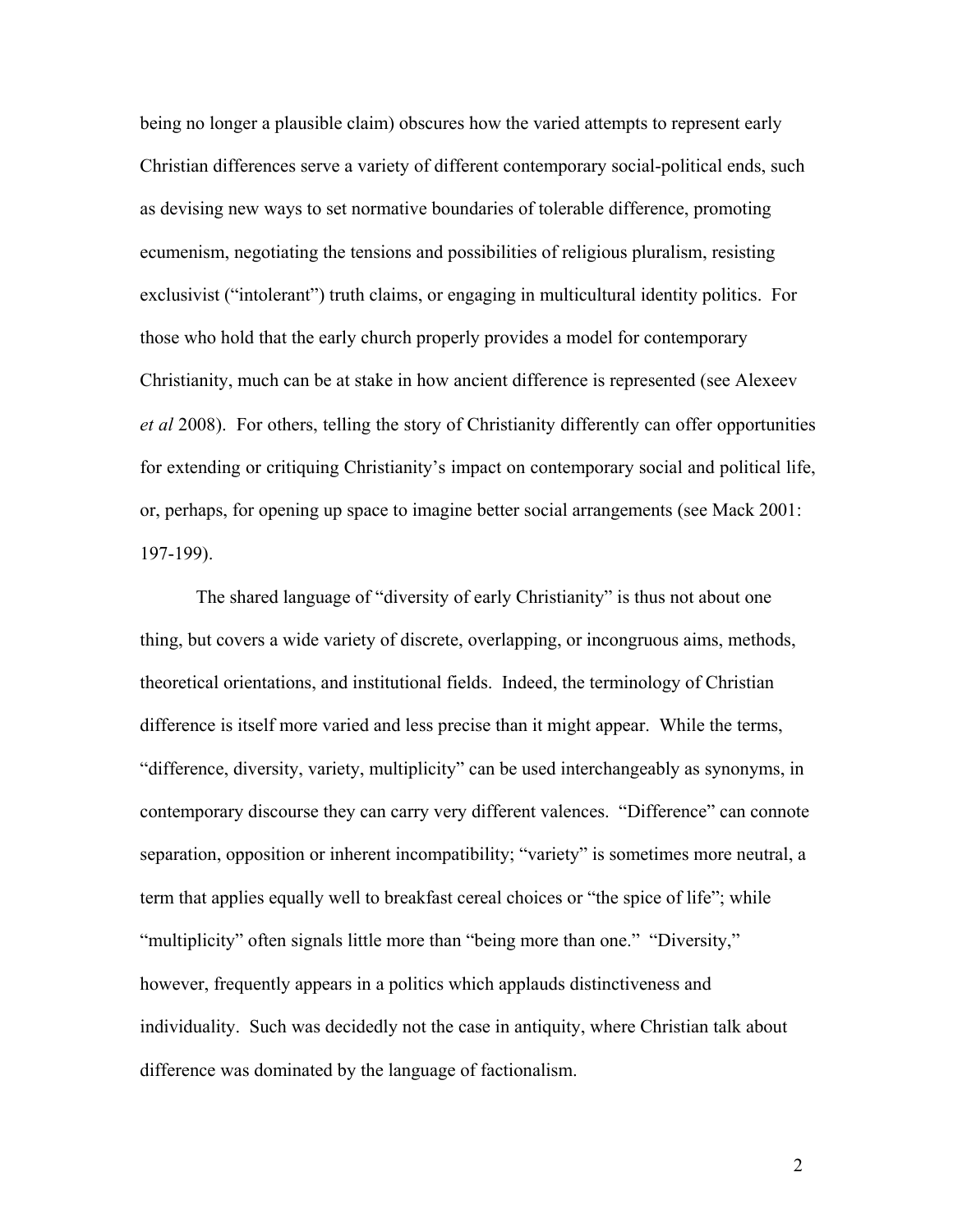Visible in this shift from "factions" to "varieties" are the issues at stake in how early Christian diversity is now represented. It is in this context that two of the issues troubling contemporary scholars can be understood: how to resolve issues of normativity in the face of multiplying differences and divisions given the breakdown of old strategies and methods; and how to imagine the history of early Christianity without reinscribing the canon, creed, master narrative, and discursive strategies of orthodoxy and heresy. It is largely in addressing these problems that new modes of representing difference in terms of "the variety, diversity, or multiplicity of early Christianity" can be located, and it is in this context that my own preferences and interests may be placed as well.

The extant literature indicates that early Christians formulated the issue of difference less in terms of "variety" or "diversity" than as a problem of factionalism. Already with Paul's *First Letter to the Corinthians*, difference is rhetorically represented this way, and Paul heavily deploys Greco-Roman political discourse of unity and concord to argue for accepting his position as the correct one (see Mitchell 1993: 65-183). So, too, early Christian polemics, such as those of Irenaeus and Tertullian, frequently contrasted the unity and uniformity of their pure Church with the divisions and diversity of heretics whose teaching they claimed had been fomented by Satan (see King 2003: 31- 38). For centuries, a set of enduring tools and strategies—including especially canon, creed, hierarchical male authority, a discourse of orthodoxy and heresy,  $\frac{1}{1}$  as well as a

<sup>&</sup>lt;sup>1</sup>"Orthodoxy" and "heresy" are terms of normative evaluation belonging to particular discourses of power and identity. Their use signals a rhetoric aimed at defining boundaries of self and other *within a group*. Such processes involve exertions of power that exclude and silence, even as they articulate the meaning of self in the face of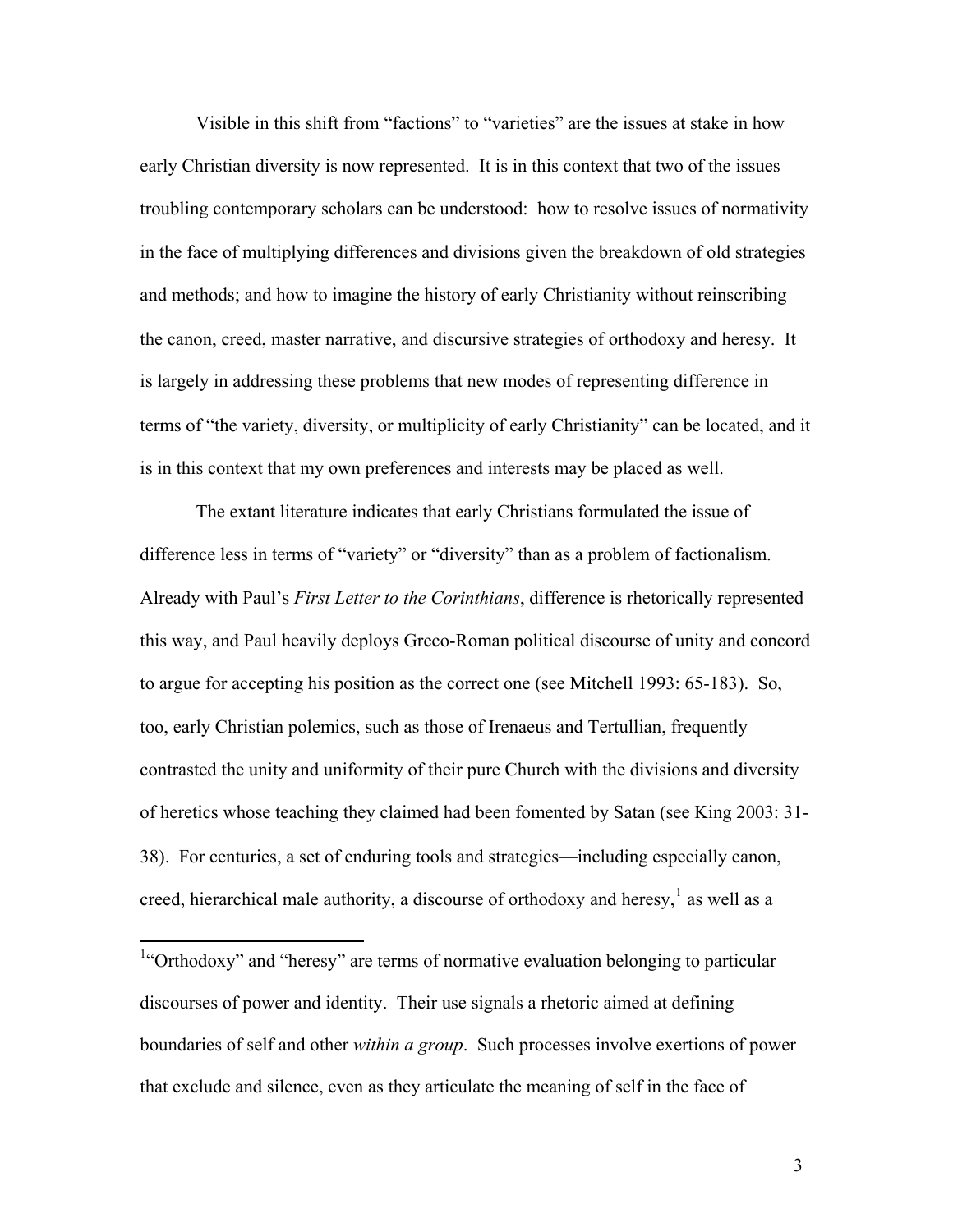"otherness." The power relations implied in discourses of orthodoxy and heresy are firmly embedded in struggles over who gets to say what "truth" is, and they have their discursive setting in on-going processes of Christian self-definition and identity formation. In King 2003: 20-38, as a heuristic device for demonstrating the intersection of certain ancient and modern discourses of Christian identity, I listed some elements of ancient Christian discourse of orthodoxy and heresy, noting that this harmonized summary does not do justice to the specificity or the complexity of the polemicists' varied arguments, nor is it necessarily a complete list. In this discourse, a limited number of strategies are deployed, most if not all to be found variously disposed in other boundary-setting, identity-forming activities among Jews, Greeks, Romans, and others in antiquity, as well as in Christian literature before the use of the actual term "heresy" *per se*. These include prominently: limiting who was allowed to interpret Scripture, to say what it really meant; establishing a rule of faith to regulate interpretation; attacking the character of one's opponents; calling themselves true Christians and their opponents heretics (or waterless clouds, etc.); arguing that heretics lacked the truth (whether by the absence of some positive moral or theological trait or the presence of error) and their own views are theologically superior; devising competing genealogies, e.g., from Christ (through apostolic succession which equates the true Church with a hierarchical order of male authority, said to stem from Jesus through the twelve male apostles) or from Satan (through Simon Magus)—here origin is meant show essence and character; contrasting the unity of the true Church with the divisiveness of heretics (unity implied uniformity while difference implied divisiveness.); insisting that adherence to the authority of the established leadership of the one institutional Church constituted orthodoxy; doctrinal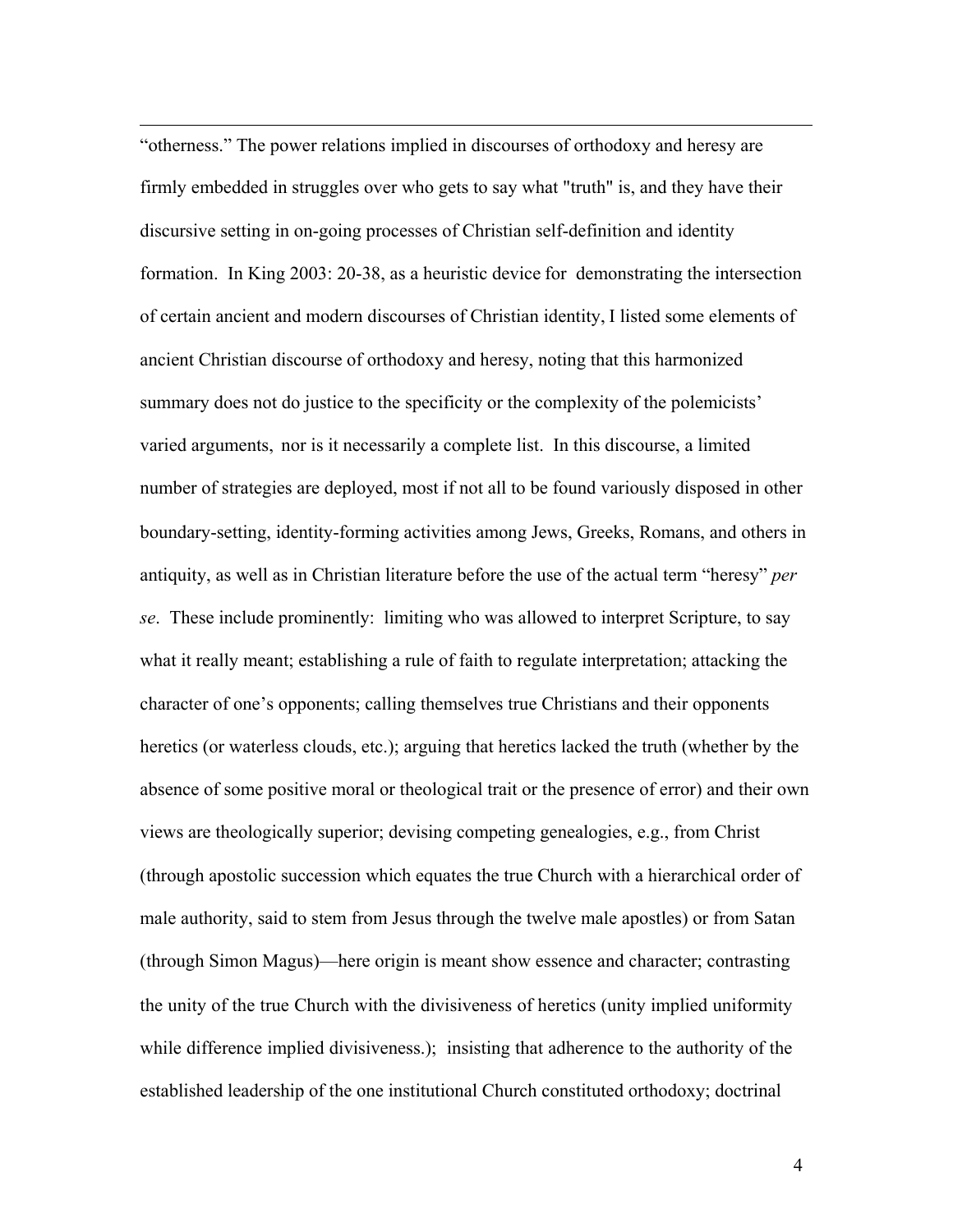master narrative of an original Christian unity disturbed by heretical schism—served as indispensible tools in the arsenal of mediating the continuing controversies over which Christianity is true and who gets to say (see Le Boulluec 1985; King 2003: Lieu 2004). Yet powerful as these tools proved to be, and whatever limited effects they may have achieved in moderating differences at some times and places, they have been manifestly ineffective in resolving substantive differences and unifying Christians more broadly, and may indeed at times have been counterproductive by sharpening boundaries that contributed to more or less permanent divisions (see Lampe 2003: 398-408; Thomassen 2004; King 2008a). The failure of such tools became increasingly apparent in Europe at a time when the contemporary divisions among Christians had not only become increasingly stark after the Protestant Reformation, but increasingly problematic in the face of religious wars and other strife.

The rise of historical criticism only further troubled the situation. In trying to square the old master narrative of Christian origins with the new standards of historical objectivity, historians not only strained the facticity of many elements, they significantly challenged the assumptions and strategies of the discourse of orthodoxy and heresy. Recoveries of ancient manuscripts, such as those from near the Dead Sea or Nag Hammadi in Egypt, only exacerbated the problem by multiplying differences at the same time that the traditional repertoire for dealing with differences was being seriously challenged. Over the last decades, the frameworks of phenomenology and historical

variation constituted social deviation (schism); alleging that heresy is produced by outside contamination of an originally pure faith (e.g. by the importation of Greek philosophy); asserting that truth is chronologically prior to heresy.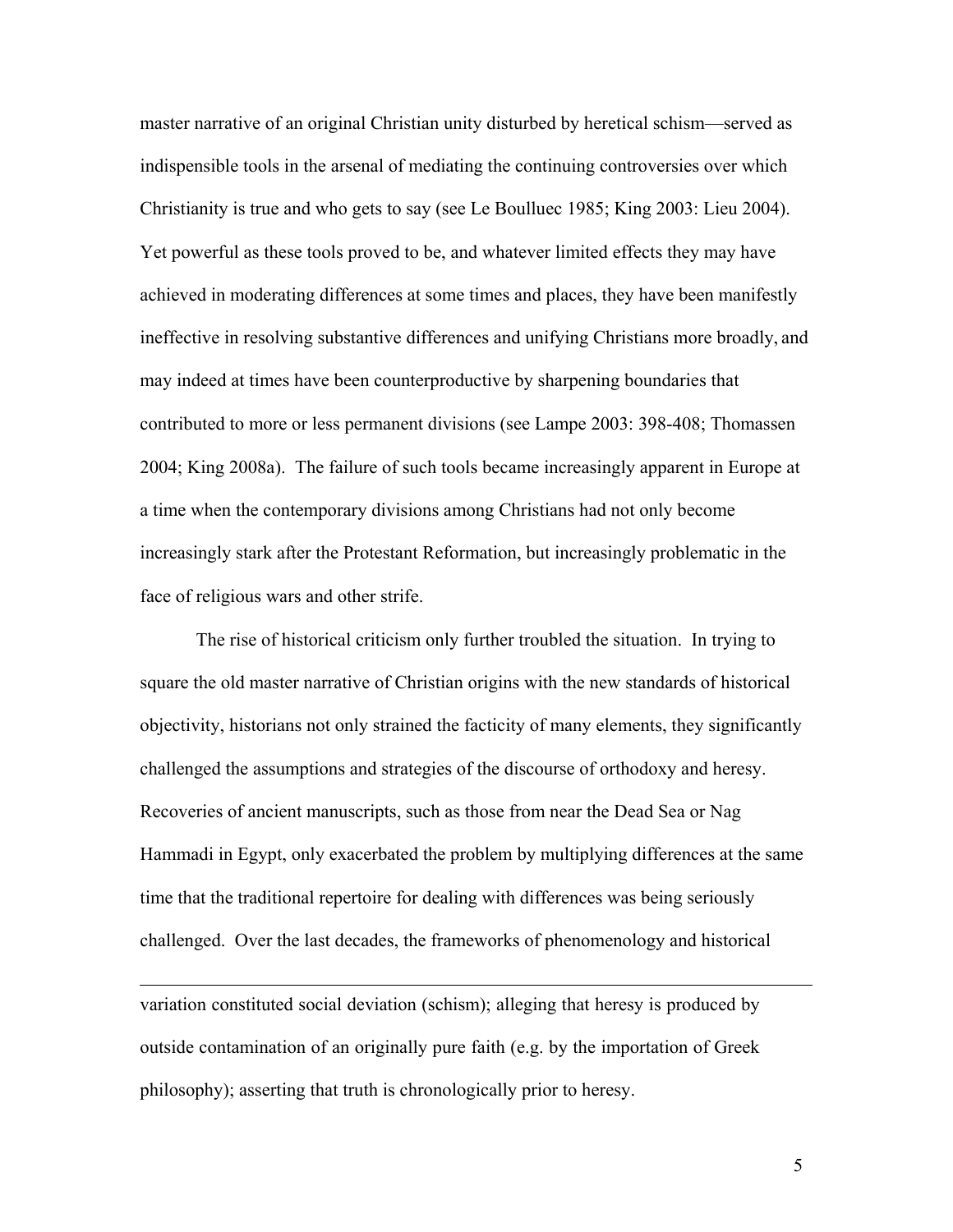criticism themselves have faced serious challenges that are only gradually being felt from post-structuralist, post-modern, and post-colonial theorizing. Religious pluralism, political democracy, and feminism have destabilized the claims of canon, creed, and male hierarchies.

Nonetheless, the ancient rhetoric of unity and concord, with its accompanying disparagement of difference as divisive factionalism, continues to serve as the operative framework for many historians—and even critics of normative identity projects ("orthodoxies") can fall into oppositional strategies that merely reproduce the terms of the problem as defined by ancient polemics.<sup>2</sup> Arguably, the function of all such heterodox nomenclatures is to effect the marginalization or omission of that which they claim to name, and thereby to establish the contours of what is normative or orthodox, but a binary structure means that the rhetoric can cut two ways. By framing early Christian variety within a binary structure (e.g., orthodox/heretical, normative/heterodox, mainstream/marginal), the possibility arises of reversing the evaluative weight of the terms. So, for example, when Gnosticism is defined and positioned over against (some version of "true") Christianity, it can serve variously not only to reinforce notions of orthodoxy but also to critique dogmatic claims and institutional structures. Discursively cast from its inception in a binary frame of orthodoxy and heresy, Gnosticism was well positioned to turn the critical gaze of the heterodox Other back on its detractors. Thus, if

 $2$ . This problem is notably manifest in the reluctance to give up the terminology of "orthodoxy" or "Gnosticism," or in the difficulties of developing adequate alternative categories even among those who eschew "orthodoxy and heresy" as proper terms for historical analysis.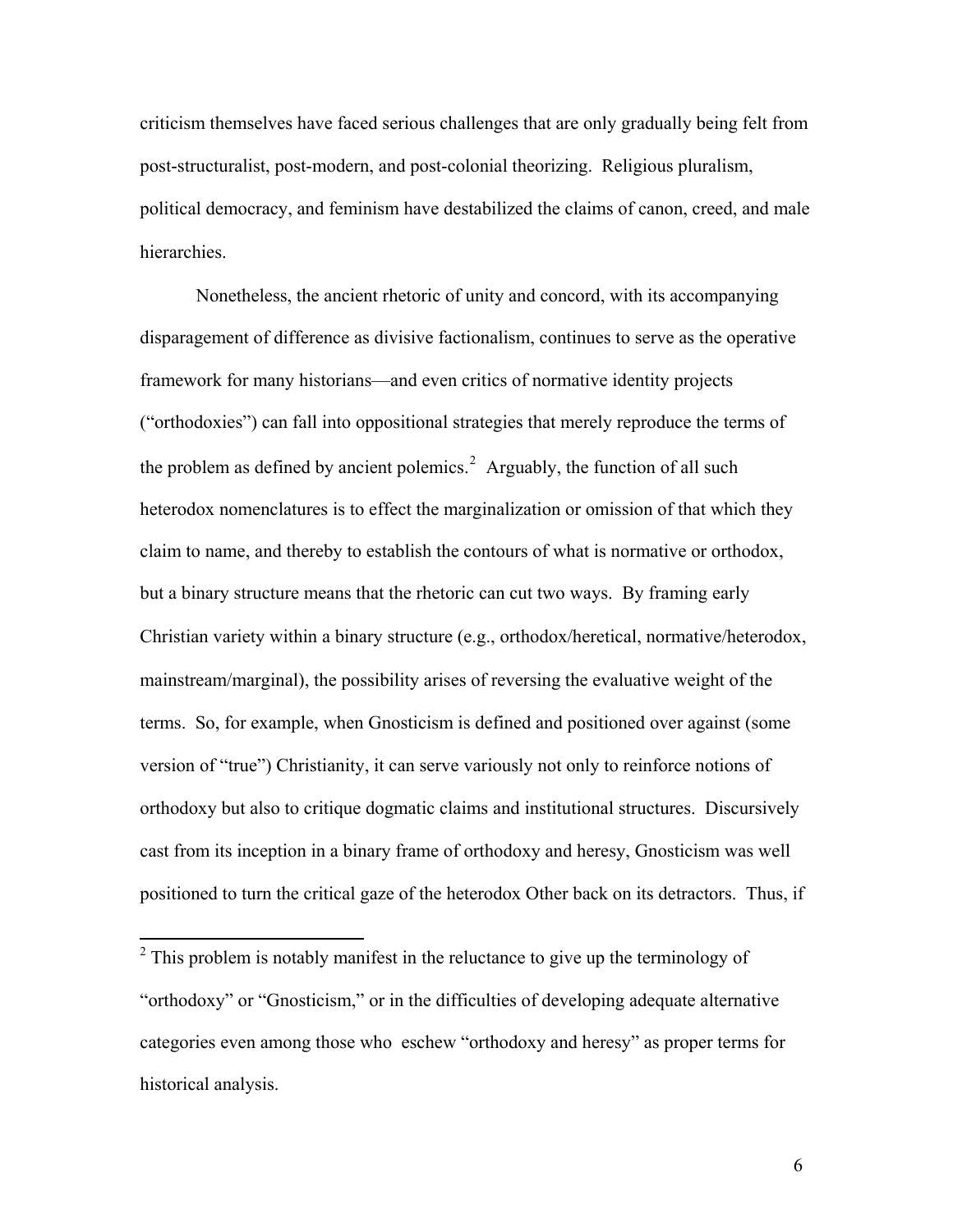Gnosticism was decried for allowing women to serve as leaders, it could be used to critique patriarchal structures of church authority. If Gnosticism was denounced for the multiplicity of its views, it could be aimed against intolerant and narrow dogmatism. If Gnosticism was criticized for its negative views of the body and creation, it could nonetheless be touted as an individualistic spiritual alternative in an age of materialism and coercive conformity. In the end, however, all such oppositional deployments on whatever side of the issue maintain the fundamental structure of orthodoxy and heresy discourse, in which each term requires the other to establish its content, boundaries, and indeed its intelligibility. Intelligibility is of course laudable, but it is requires complementary articulation of who is (dis)served, to what ends, and so forth. To a large degree, the usage of orthodoxy and heresy discourse uncritically reproduces standard typological definitions, e.g., of Gnosticism as radical anti-cosmic dualism, body-hating asceticism, especially in denouncing sexuality and sexual reproduction, and impious interpretation of Scripture (for attempts at correctives, see e.g., Williams 1996; King 2005, 2011).

In this context, let me note as a side comment that it may not be assumed automatically that anything "positive" said about such "heresies" automatically constitutes a criticism ("bashing") of "traditional Christianity." Such an assumption is rather a product of this bifurcating framework. Getting out of that way of thinking altogether is needed precisely in order to be able to think constructively as well as critically.

In representing early Christian diversity, the terms of "orthodoxy and heresy" are now generally rejected, either because of their unacceptable normative implications for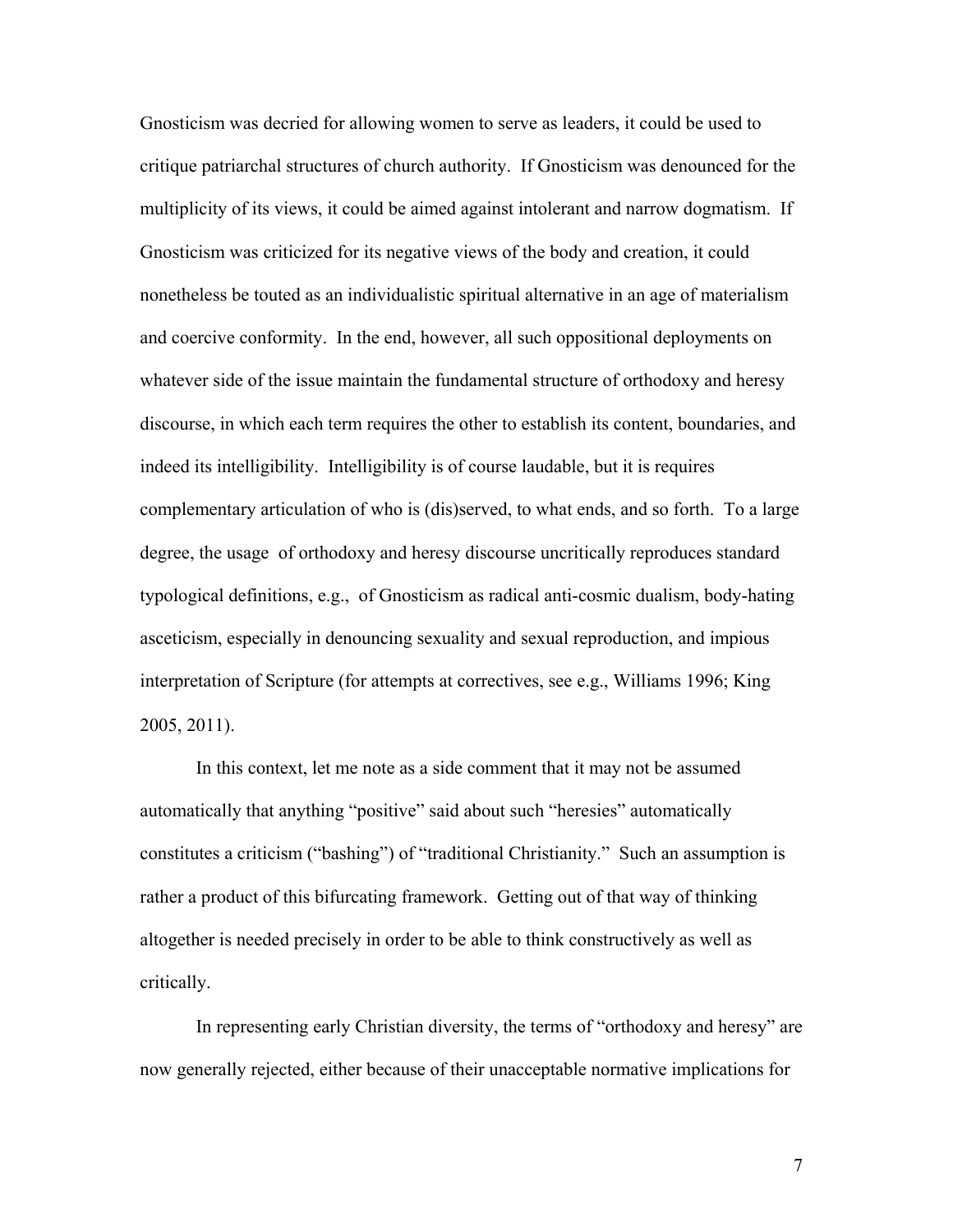"impartial" historiography or because they tend to cast the plural situation in an overly simplifying bifurcation (see Lieu 2004: 297). For some ends, especially promoting ecumenism, the language of "unity and diversity" more adequately frames the situation and defines the problem—how to talk about the unity of Christianity given the variety of (acceptable) forms of Christian expression both in antiquity and today, while yet setting limits to tolerable differences (see Dunn 2006: 1-8). Too narrow a focus on difference can obscure connections, similarities, and continuities, raising acutely the question of how to speak about the unity of Christianity in the face of such variety. While the problem can be particularly acute with regard to normative issues of biblical interpretation and authority (Johnston 1985: 5-15), it is a significant issue for historical representation as well (Thiessen 2008; Brakke 2010: 5-18).

Solutions like that offered by Adolf Harnack (1957: esp. 54–56, 62–68,149; see King 2003: 55–70), positing a transhistorical "essence" that remained intact despite changing historical dress or development, were unsatisfactory to historians who conceptualized meaning as a function of context. A more historically rooted approach is to posit an original, common theological core that persisted despite diverse expressions, offering stability and consistency as the Christian mission adapted to new audiences and situations (e.g., Dunn 2006; see also Johnston 1985: 11-13; Matera 2007). One difficulty with this approach is apparent by the fact that no agreement has been reached in identifying what constitutes that "core," let alone in theorizing how anything could remain entirely stable and produce sameness and continuity not only throughout the diverse manifestations of antiquity, but across two millennia into the transnational pluralism of global Christianity.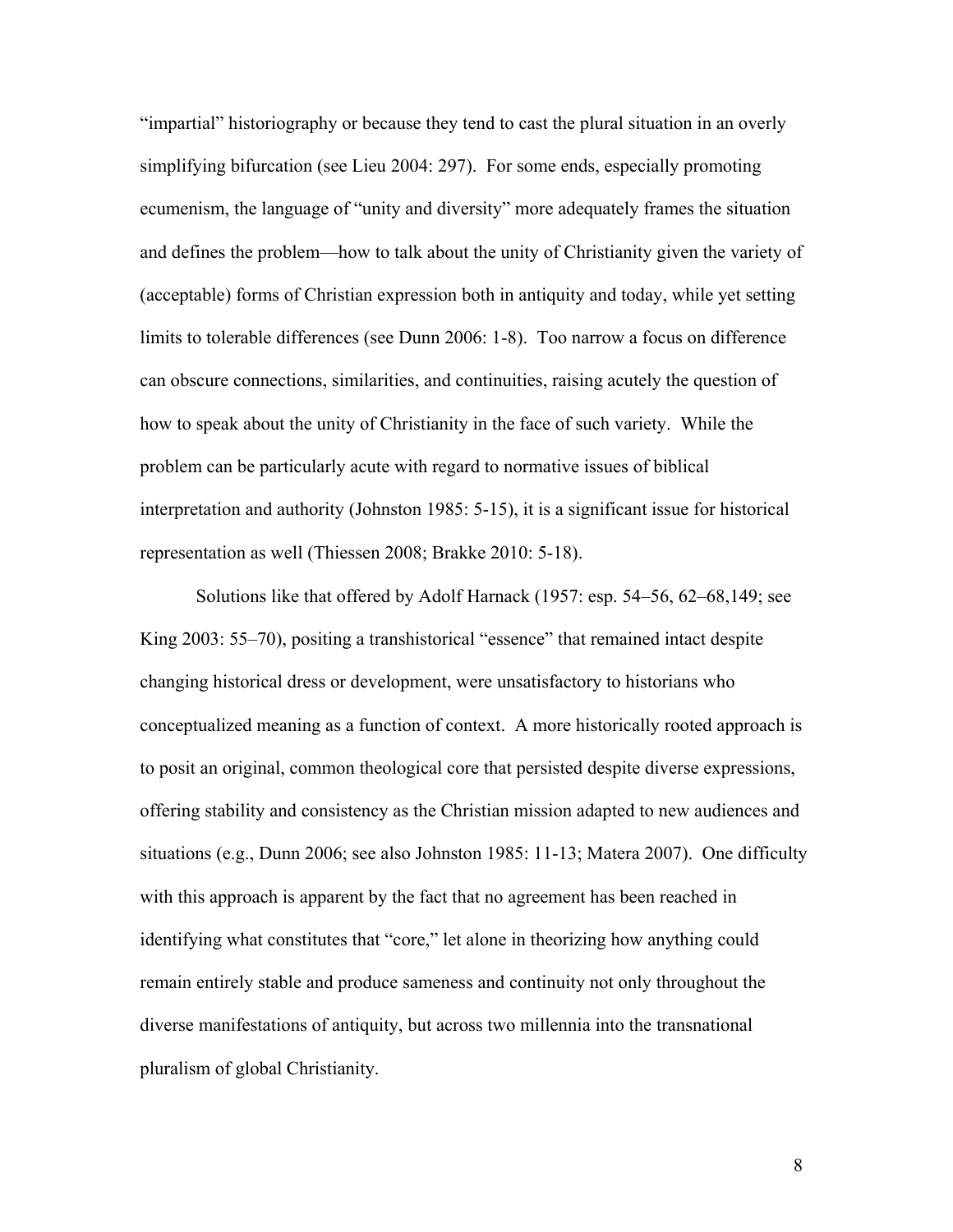Another recognized difficulty lies in using typological methods to mask the reinscription of orthodoxy/heresy discourses. Phenomenological-typological classification is widely used to group early Christian literature into set types. Each type is generally established by grouping a set of material together based on a limited number of similar features, describing their common essential characteristics, and then differentiating the resultant type from other types derived by the same means. This kind of method produced what became more or less standard conventions to characterize early Christian diversity. Divisions into basic types, such as Jewish, Gentile, or Hellenistic Christianity, Apocalypticism, or early Catholicism (e.g., "universalizing" Christianity), sometimes contrasted with their "excesses" in Ebionism, Gnosticism (Sethianism, Valentinianism, Marcionism), or Montanism pervade discussions of the varieties of early Christianity (see e.g., Dunn 2006: 253-400). As the list suggests, these types can be resolved back into two groupings that reinscribe the categories of orthodoxy and heresy, albeit often without using such normative terms, but rather talking about "mainstream" or "proto-orthodox" Christianity in contrast to "marginal" or "lost" Christianities (see King 2008b: 149-155). In this way, the terms to describe early Christian diversity often fit all too neatly into the old bifurcating frame, whether the specific terms "orthodoxy and heresy" are used or not, even if there is no apparent interest in setting normative boundaries. Such divisions have increasingly come under criticism.

As Brakke points out so insightfully, such divisions into fixed types of early Christianity can function to script the narrative of church history as a battle or horse race between those who won and those who lost (Brakke 2010: 7-8). Yet while that framework helpfully allows normative social-historical or theological discussion about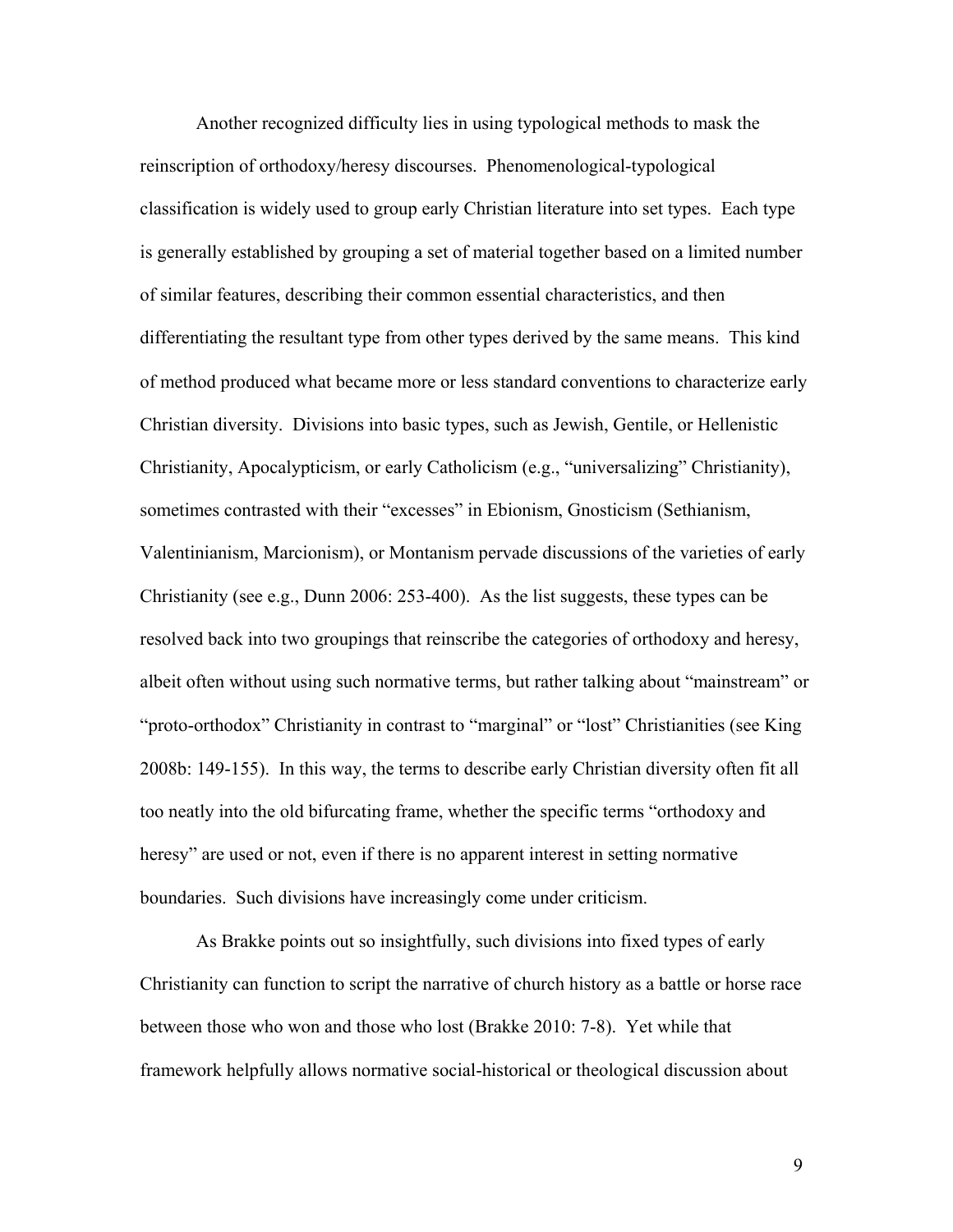the strengths and inadequacies of the players, it can also mask a naturalizing reinscription of the superiority of a predetermined orthodoxy, albeit now represented as a fact of history rather than the working of God (as Gamaliel puts it in Acts 5:38). Historians like Brakke argue that "if we are to appreciate truly the diversity of early Christianity and not dissolve that diversity into a soup of hybridity, we still need to make distinctions among forms of Christian life. ... Our goal should be to see neither how a single Christianity expressed itself in diverse ways, nor how one group of Christians emerged as the winner in a struggle, but how multiple Christian identities and communities were continually created and transformed" (Brakke 2010: 15). He shows what is required to put distinctive social groups on a strong historical footing when he delineates the literary remains and historical evidence of an early Christian group ("a school of thought") called "Gnostics," not on the basis of typological abstraction but by sifting through the reports of polemicists, identifying their literature, myth, and rituals (Brakke 2010: 29-89).<sup>3</sup> What I applaud most, however, is his quite accurate historical observation that "No forms of Christianity that existed in the second and third centuries have survived intact today; rather, they have all contributed, in greater and lesser ways, to the ongoing development of Christianities" (Brakke 2010: 136). I would certainly include the first century as well. The crucial point for representing early Christian diversity, however, is that both historical understanding of the dynamics of Christianity in antiquity and the resources for

 $3$  He builds on the work especially of Layton (1995) who also starts with categories given by the ancient texts, and works from there to a characterization of the materials of classical Gnosticism that is very close to that of Sethian Gnosticism established by Schenke (1974; 1981) on a typological basis.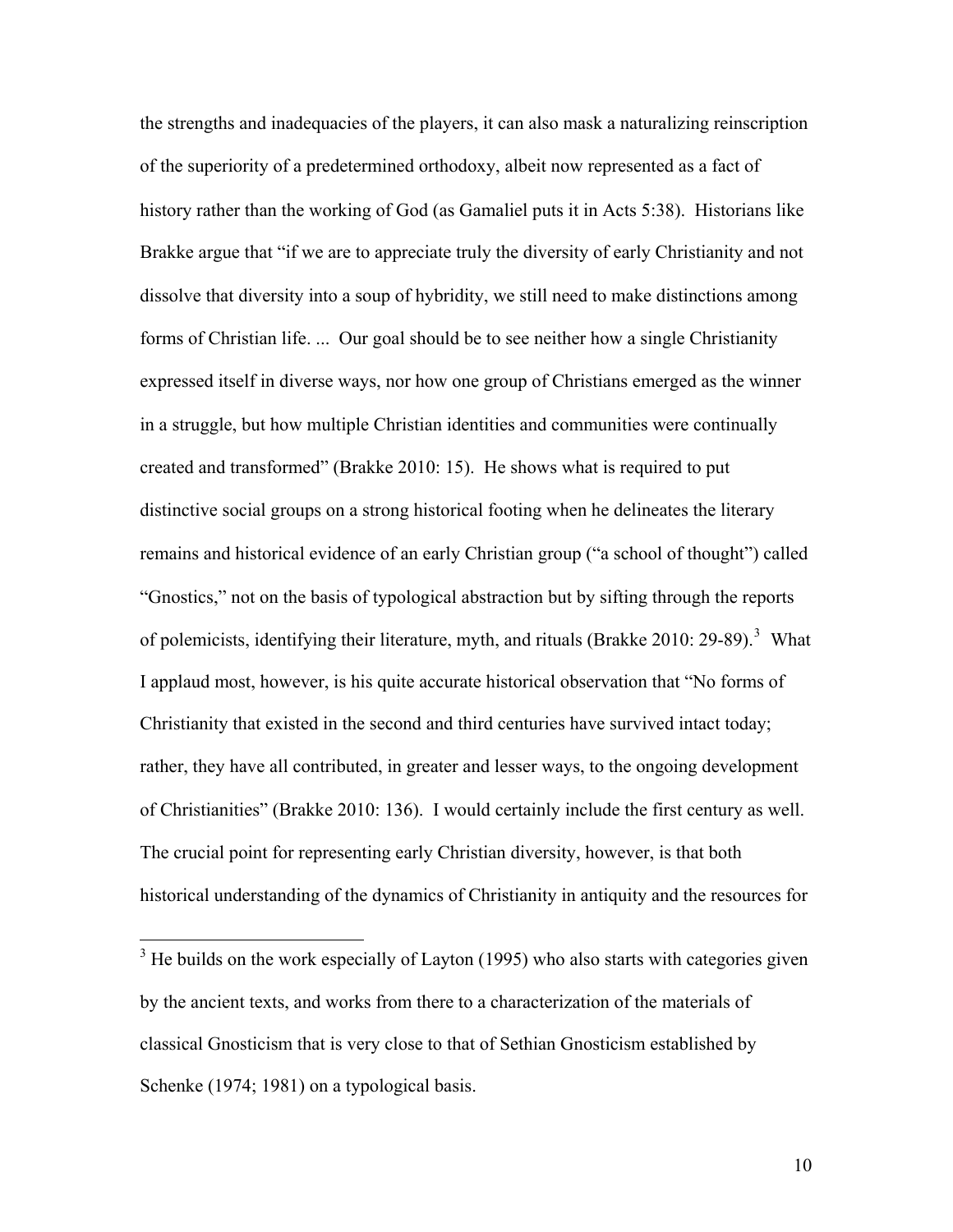contemporary reflection are impoverished by supposing that only certain types of ancient Christians or certain groups of Christians contributed to the on-going practices that constitute Christian tradition. It is not that the orthodox won and the heretics lost (as their own rhetoric declares), but that what variously constitutes Christianity is always in the on-going process of formation, deformation, and reformation; constituted of the plural voices, practices, and possibilities of tradition past and present.

Typological classification is of course not itself the problem. It has, for example, the advantage of limiting the numerous differences among early Christian literature to a manageable number of basic types. Serious problems arise, however, when the constructed character of such categories is forgotten, such that the limits of selectivity are not appreciated and the resulting categories become improperly reified as homogenous groups rather than understood as tools designed to do certain kinds of intellectual work. When regularities are then turned into sharp social boundaries, the characterization of a type can become transformed into the characteristics of a posited group. And since typological method uses comparison differentially (that is, it tends to emphasize similarities within a type but emphasize differences among types), it gives the impression of a well-bounded homogeneity within each imagined group and creates overly sharp external distinctions between type-groups. Internal homogeneity thus arises not from the surviving evidence (which invariably testifies to many different kinds of variety within groups) but from the method itself, given that such categorization requires that some characteristics have to be selected as essential, while others are ignored or minimized.

Typology has also been used to address problems for which it is not suited methodologically. I think here of the way in which the over-determined category of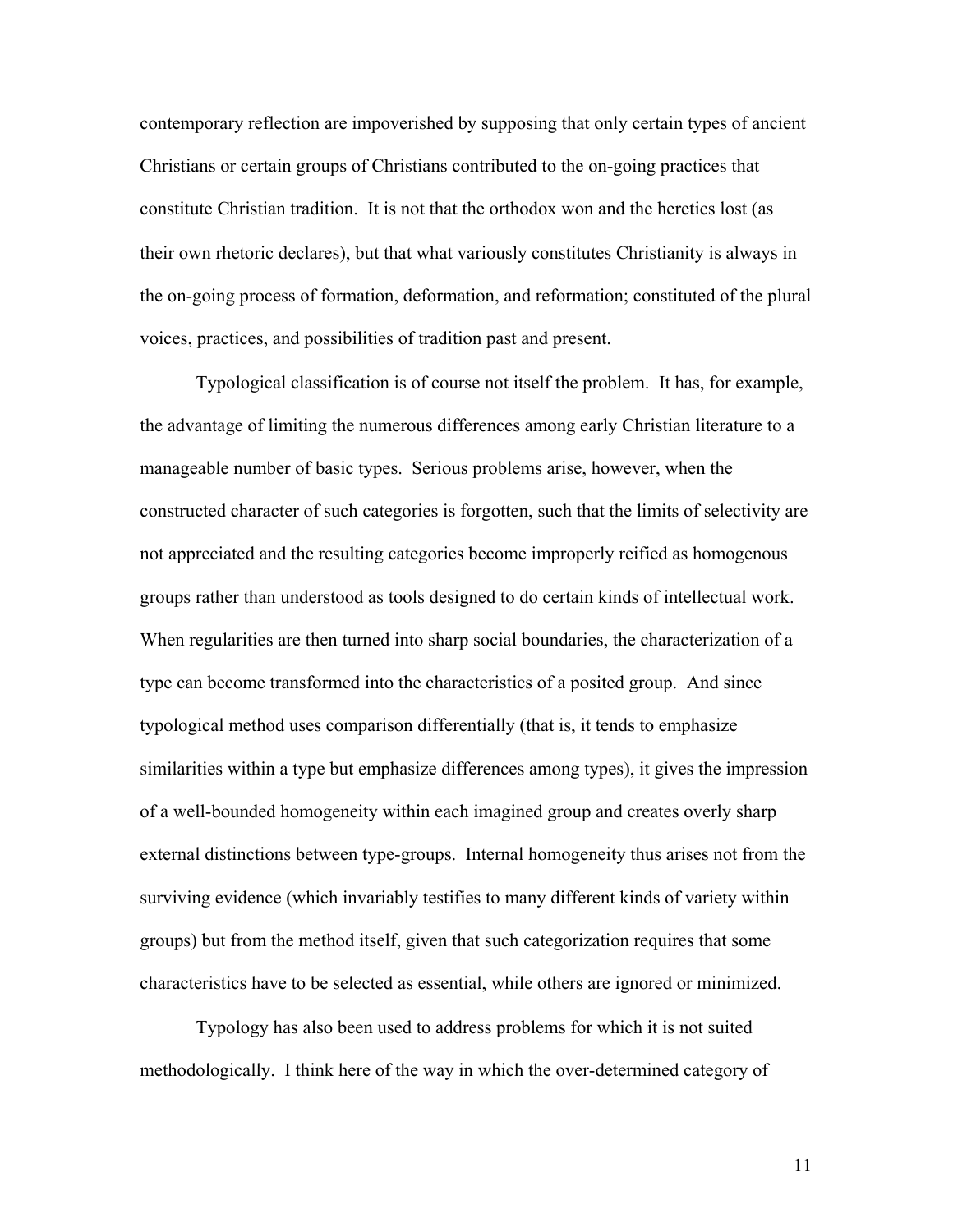Jewish Christianity is recognized to be manifestly confused, not only because it serves disparate ends, but insofar as it bundles together what are quite distinct literary phenomena that point toward different histories, types of social formation, practices, and theological views (including some groups invented by Christian polemicists [see Taylor 1990: esp. 326-327]). For example, in attempts to clarify the so-called "parting of the ways" between Judaism and Christianity,<sup>4</sup> the term "Jewish Christians" functions to mark not only the "Jewish origins of Christianity," but also to account for widely varied reports of overlapping practices, such as synagogue attendance, ritual practices, or biblical interpretation. While it is clear that ancient Christians defined themselves in a wide variety of ways with regard to (other) Jews and Judaism, and indeed that they defined "Judaism" in various ways so as to make it into a entity usable for their own selfdefinition and boundary setting (see esp. Lieu 2002: 117-134; 2004: 290-292; King 2005: 38-47; 2008b: 161-172), to reduce such attempts into reified groups (Christians, Jews, Jewish Christians) is now widely recognized as highly problematic. Not only is the constructed character and rhetorical utility of all three of these categories obscured by naturalizing them as distinct social groups, but the complexity of social-intellectual strategies and the real practices and problematics on the ground can become oversimplified. It would be more accurate to speak of a variety of Christian positionalities than a single monolithic entity. Or rather I should say, than three

<sup>&</sup>lt;sup>4</sup>The issue in much recent discussion has been how, when, and where did Christians and Jews "part ways, or whether that is even the correct way to put the question of contact and (reciprocal) projects of self-definition (see e.g., Lieu 2002:11-29; Boyarin 2006; Becker and Reed 2003).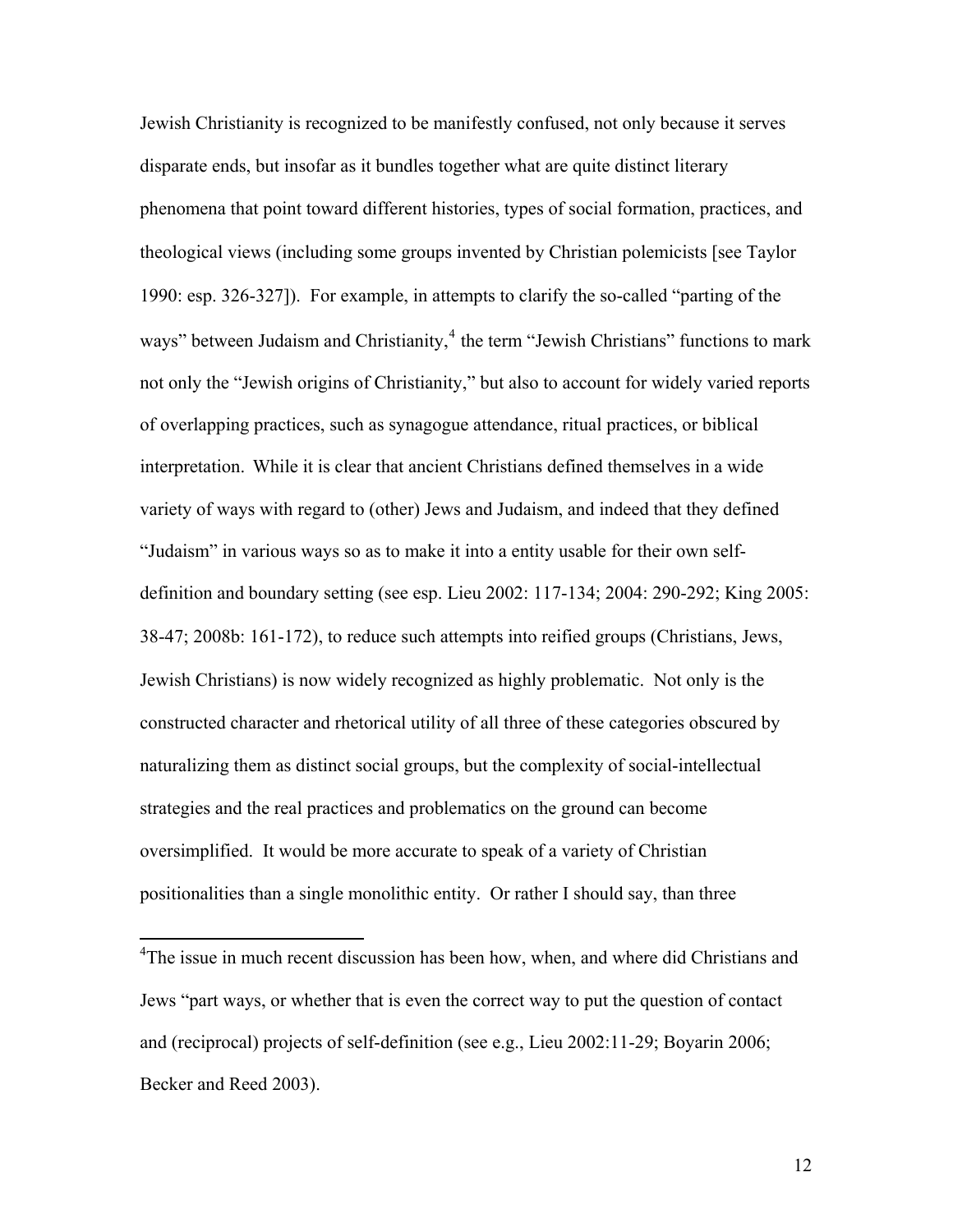monolithic entities, since the frequent division of earliest Christianity into Jewish Christianity (too much, too positive a relation to Judaism), Gnosticism (too little, too negative), and proto-orthodox Christianity (just right) also naturalizes the "proper" (i.e., historically dominant) solution to this problem—and it does so definitionally rather than by engaging the much more messy perspectives of the literature.

While historical analysis usefully remedies the ahistorical deficiency of typological classification by addressing diachronic change, it, too, frequently has employed methodological assumptions, logics, and practices that can also turn the manifest differences of early Christian literature into a set of more or less theologically uniform and socially separate, well-bounded groups, each with its own origin and history of development, such Pauline or Thomas Christianity, the school of Matthew, the Johannine or Q community, and so forth. Analytic categories and constructs can be reified into historical entities and agents by "sliding from the model of reality to the reality of the model," as Pierre Bourdieu (1990: 37) puts it. Reification can also occur by turning literary elements into historically actual agents, for example, if the inscribed author, narrator, or readers are uncritically read as transparent pointers toward the real author and readers. Scholars are, however, now widely aware of these problems and use literary methods to analyze how inscribed actors are constructed and to what ends. More critically, inscribed rhetorics itself now are understood as interventions in complex, dialogical situations that shift as a literary work is copied and distributed along networks.

In some cases, the social milieu itself has been considered to supply the impetus for literary and social generativity, not entirely unlike causes previously ascribed to metaphysical entities and essences (God, the Spirit of the Age, History or the Nation) or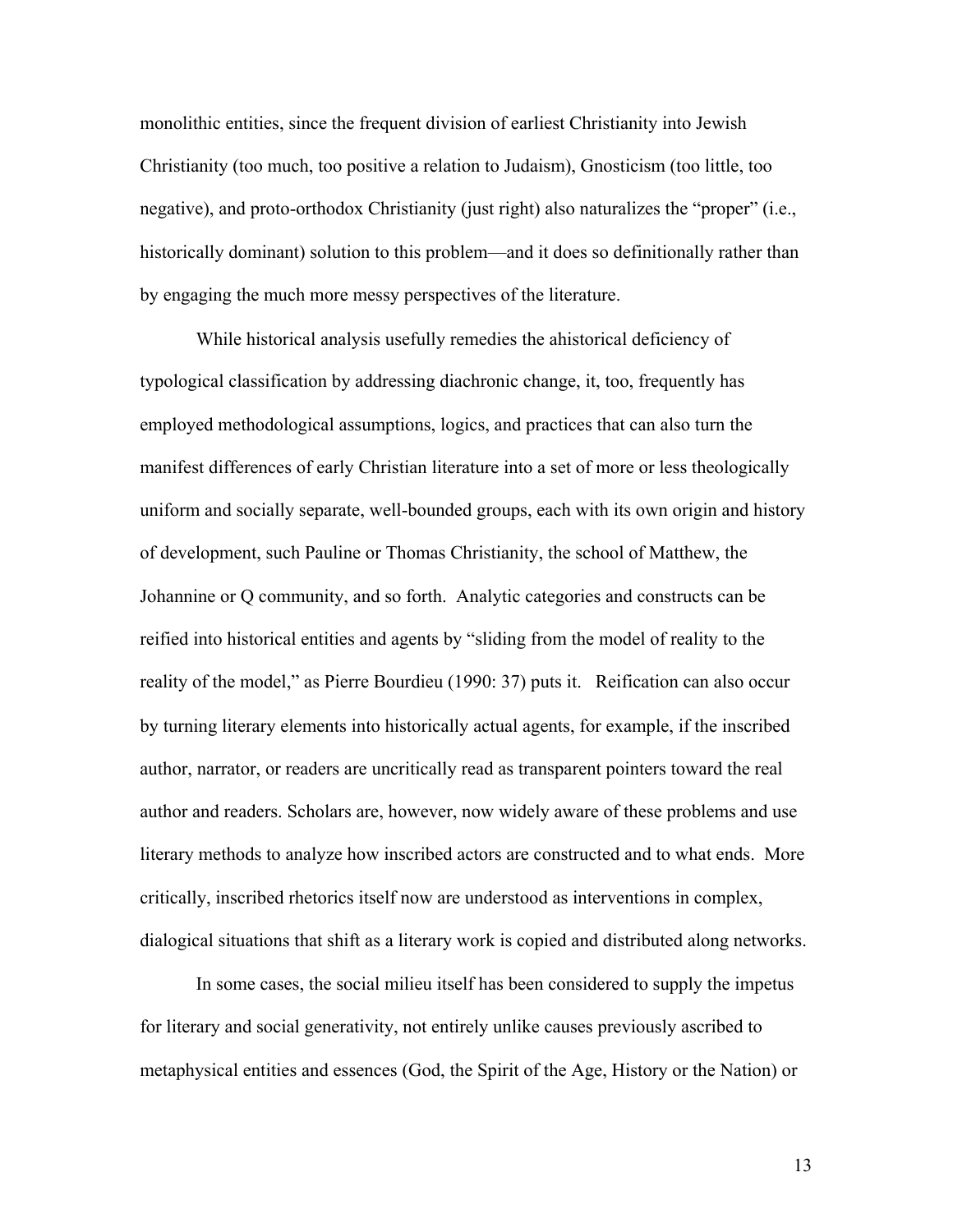to Great Men (Jesus and Paul). The sociological turn to a kind of contextualism or methodological wholism could make social upheaval, anti-Roman sentiment, inner-Jewish conflict (reform), or other social, economic, or political factors and conditions appear to be sufficient to account for the kind of social experimentation, new stories, or ideological adjustments evidenced in Christian literature. While few would any longer make such bald claims, the tendency to treat social context as determinative (generative) of (univocal) meaning continues. Critics have made it clear, however, that while literature is produced by people whose activities, products, and social formations are shaped and constrained by social-economic-political conditions, no directly determinative relation exists such that a given social situation will mechanically produce a particular form of literature, style of social group, or single meaning.

To note that attempts to move beyond orthodoxy and heresy are impeded by categories and methods that do not entirely escape their thrall cannot, however, amount to an eschewal of the important work being done on the social and intellectual history of early Christianity, nor to be a rejection of normative social, ethical, or theological projects *per se*. Scholarship over the last decades has helpfully shown that in some cases we have been writing histories that never happened by relying on methods that mistake rhetoric for reality, improperly reify analytic categories, or construct untenably harmonious wholes from individual texts or groupings of texts. We now recognize that the ancient materials are partial both in terms of their partisan commitments, as well as their gaps and omissions, and these insights are beginning to change the historiography of ancient Christianity.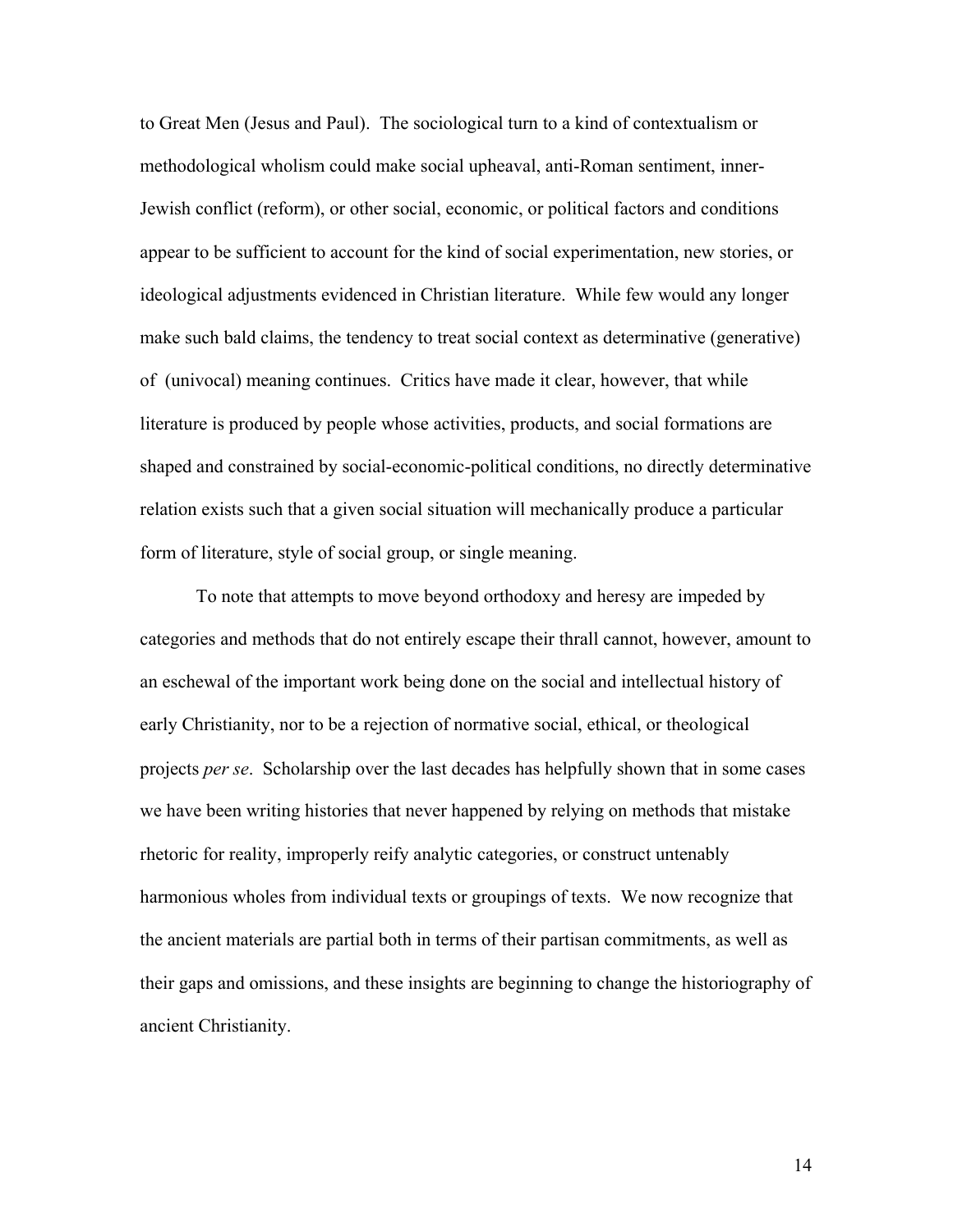Important shifts have occurred by rethinking what the extant evidence is evidence of. The New Testament synoptic gospels, for example, are now recognized not as fundamentally reliable chronicles of the actual events, but as storying of generically varied sayings and deeds that leave traces of their own literary production, social and theological (ideological) interests, and rhetorical strategies. Ehrman (1993) has shown that ancient scribes "corrected" scripture to address ambiguities or exclude unwelcome views—a practice also pursued in modern times, for example as Brooten has shown, by transforming the woman apostle Junia into a man ("Junias" in *Romans* 16:7 RSV; Brooten 1977; see also Epp 2005). Ancient Christian claims to universality are now read in light of how early Christian literature evinces tensions over the roles of women and slaves, between Jews and Gentiles, and along class lines. Denise Buell (2005; esp. 138- 165) has argued persuasively that Christian "universalism" was constructed by contrasting it to Jewish particularism and through exclusion of non-Christians. Such insights lead scholars not to try to reconcile diverse accounts into a single uniform and non-contradictory history or theology nor to classify differences into well-bounded entities, but to grasp differences as keys to the dynamics of Christian social and theological practices.

Appreciating the partisan interests of the ancient sources also has led historians to take more care to avoid misunderstanding what the evidence actually evinces. Rather than positing groups that never existed by reinscribing the rhetoric of ancient Christian polemicists, we can now better perceive where they invented sectarian nomenclature, groups and divisions, or even fashioned artificial "unities." Justin Martyr, for example, explicitly states that even though people whom he considers to be heretics and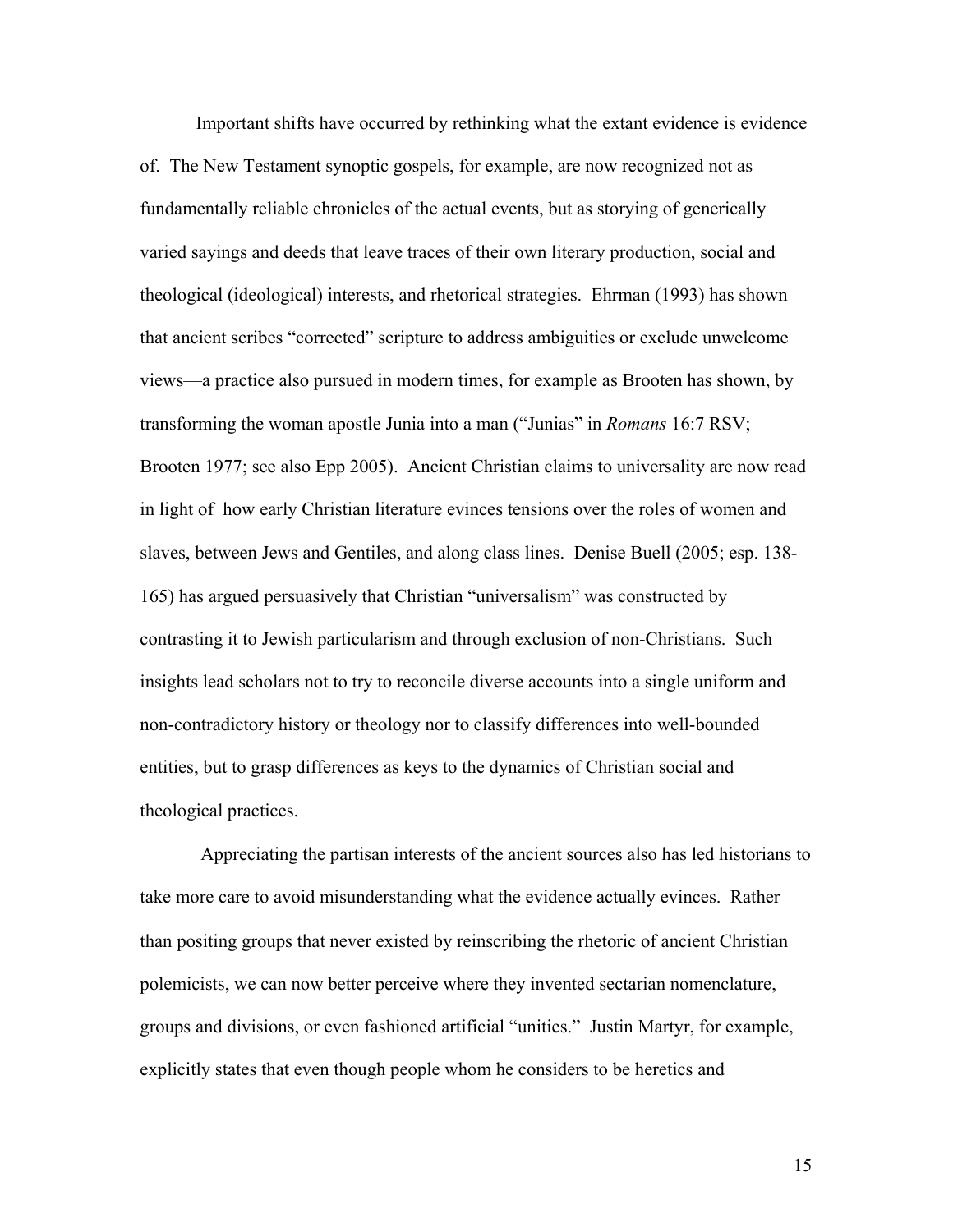blasphemers call themselves Christians, his practice is to refer to them instead by the names of the teachers who ostensibly originated their "false" teachings and opinions (see Justin Martyr, *Dialogue Against Trypho* 35.4-6). Yet while it is clear that the dialogue's main locutor "Justin" intends his (fictional) interlocutor "Trypho" to separate true from false Christians, it is much less clear to modern scholars whether the Christians Justin is excluding actually formed groups distinguishable sociologically from other (to Justin "true") Christians or whether he is himself producing a separate nomenclature as a strategy to exclude them. As Judith Lieu points out, the "power of naming" can be an extremely effective strategy, but its polemical success is not a sufficient indicator of reality on the ground (Lieu 2004:  $267-268$ ).<sup>5</sup> Irenaeus may have created the schism of Valentinus from "the Roman church" (see the discussion of Thomassen 2006: 420-422), and Epiphanius (*Panarion* I.35,3,5) surely invented from thin air a number of groups whose existence strains credibility—Stratiotics and Socratites!—to fill up the number of eighty heresies to correspond allegorically to the eighty concubines of Solomon. Similarly, Irenaeus' insistence upon the multitude of heretical groups, for example, fits

 $<sup>5</sup>$ Among the heretics named by Justin in the passage cited above (Marcionites,</sup> Valentinians, Basilidians, and Saturnilians), only literature penned by the Valentinians has survived, but even then in none of the trove of newly discovered literature from Nag Hammadi is "Valentinian" ever used as a self-designation. Indeed, when an "heretical" text, such as *Testimony of Truth* 56.1-5; 58.2-4, does mention Christians such as disciples of Valentinus or Simonians, it is clearly employing the same polemical strategy of naming opponents as Justin. In that case, however, the people who falsely call themselves "Christian" are said to include Christians who marry or are martyred.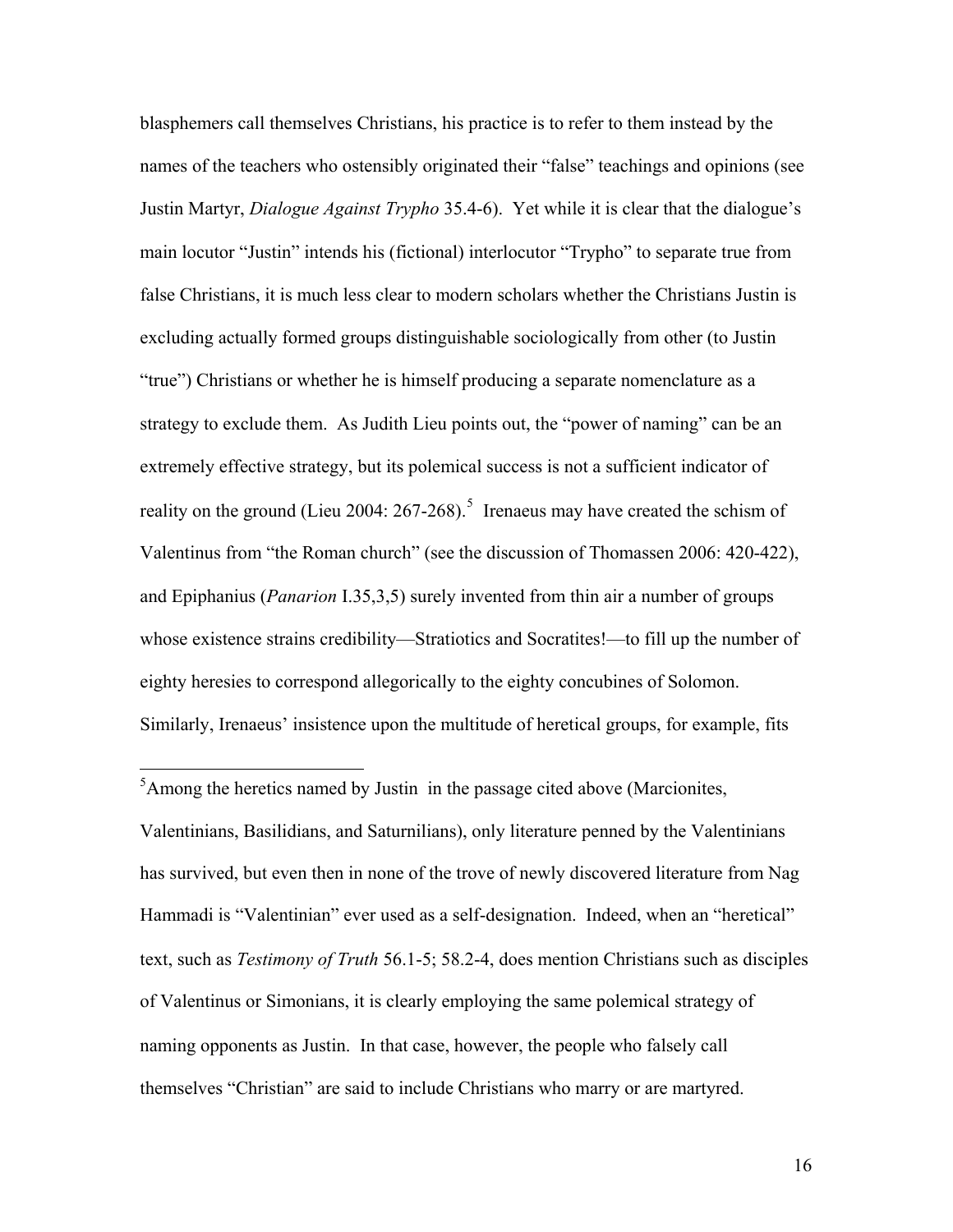better his representation of orthodox Christians as uniform in belief and unified in social organization and ritual practice, in contrast to the interminable disagreements, schismatic divisions, and fabrications of the heretics.

This polemic not only multiplies types of "heresies," but the rhetoric of unity also works to *obscure* the differences within Irenaeus' "orthodox church" as well, differences that would not in any case fit a bifurcating schema of "orthodox" and "heretical." Rather the vantage point Irenaeus affords viewers is positioned so that some differences are spotlighted while others are obscured in shadows. Heretical as well as orthodox "unities" may have been created as well. Taylor suggests that patristic authors amalgamated various groups of Christians into "a kind of 'Ebionite' coalition" and invented other heretical groups by "transferring characteristics of known groups onto other groups in order to flesh out their heretical position" (Taylor 1990: 327). Such examples of cases where ancient polemicists invented groups or obscured differences to serve their polemical aims could readily be multiplied, and scholars have become increasingly aware of such dangers in describing the "varieties" of early Christianity, turning instead to analyze the rhetorical strategies of calls and claims to unity against the divisive divisions of their opponents.

It is now clear, too, that modern scholars have also produced additional groups that never existed by extrapolating from polemical arguments. For example, attempts to determine "the opponents" of Paul in Corinth, which led scholars to posit an astonishingly varied proliferation of separate factional groups, are now understood to be more the product of scholarly method than historical likelihood (see Mitchell 1993: esp. 302-303). Or again, when Ignatius rails against fellow Christians who in his opinion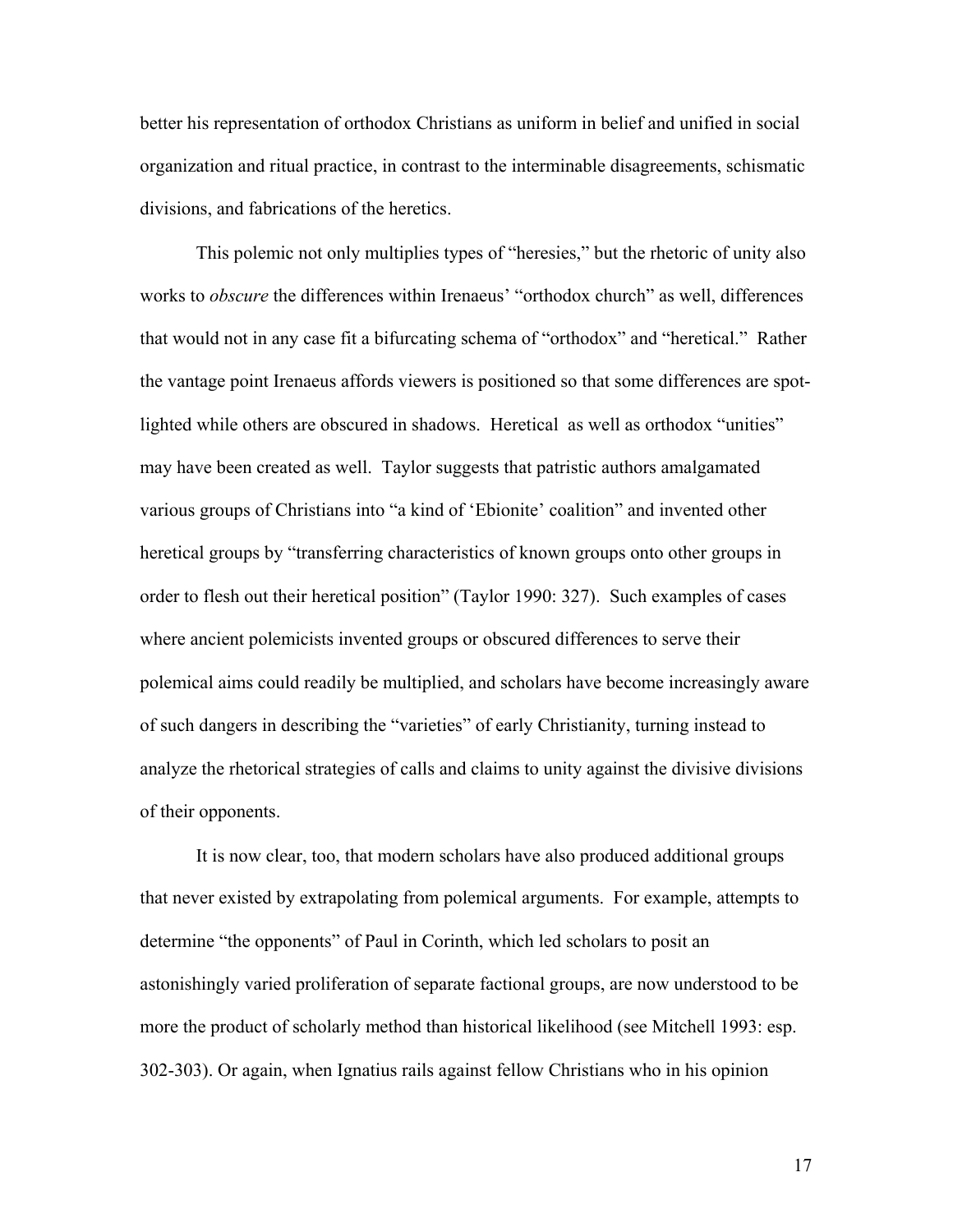wrongly "Judaize" or believe that Jesus was not truly flesh, historians have pointed out that it is misleading to turn his polemics into well-defined types of Christianity (Jewish Christianity or Docetism) or reifications of distinct groups of opponents. Rather, as William Schoedel (1980: 30-44; see also Lieu 2004: 134-36) argues, it seems Ignatius himself may have exaggerated moderate differences into polarizing divisions as he advocated for unity under episcopal authority and sought to legitimize his willingness to die for God. Such examples could easily be multiplied.

Scholars have also begun to consider what the evidence does *not* supply evidence of, given not only the extremely fragmentary and selective character of the surviving artifacts, but also their partialities. Whose voices are heard? Who is missing? Building his argument in part upon an "argument from silence," Walther Bauer (1971), for example, suggested that the lack of information about Christianity in a specific area might not signal its absence but rather its "heretical" character. What or who, we now ask, might have been "disappeared" from the historical record? As with heretics, so too with women and slaves. Crafting a productive "hermeneutics of suspicion," Elisabeth Schüssler Fiorenza (1985) preeminently succeeded both in illuminating the presence, activities, and contributions of women to the formation of Christianity, and in exposing the partiality of "kyriarchal" sources. Many historians are looking now to find evidence for the presence of slaves and to investigate the fact that Christianity was formed in a slave-owning society (Glancy 2010:24-80; Brooten 2010).

Such approaches have begun to underscore the multiple perspectives and positionalities *within* Christian groups, not merely between sects or "types" of Christianity. Texts can be analyzed to hear not just the author's views, but the multi-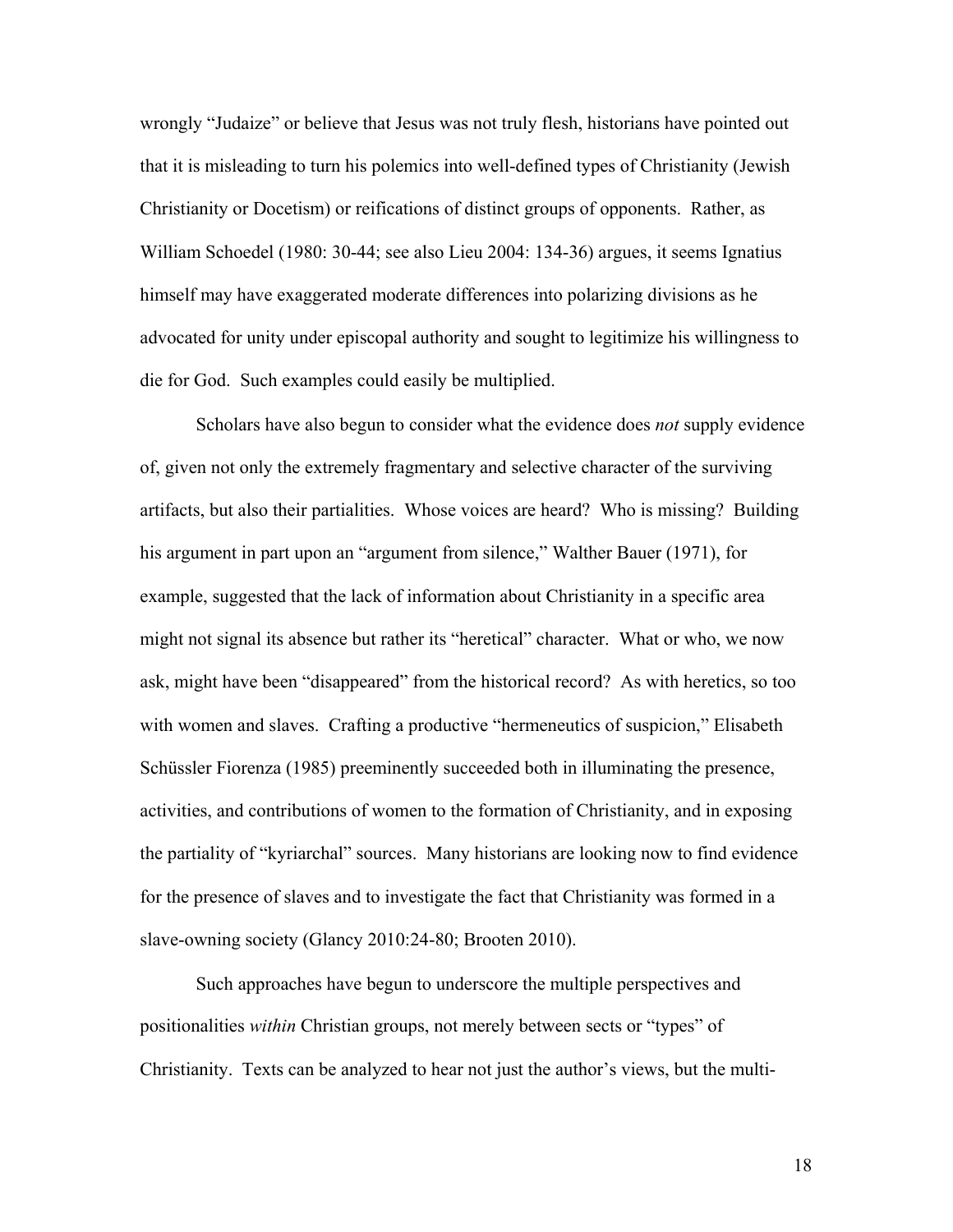voiced audience and the potentially multiple ways readers heard. We no longer expect, for example, to identify the single type of (heretical) "opponent" Paul is combating in Corinth, but try to listen to the broad range of views he is dealing with in what was an economically and socially diverse group (of Gentiles, Jews?, slaves and slave owners, relatively wealthy members and the very poor, and unveiled women prophets, among others). Paul is not ousting a few heretics, but trying to provide guidance and strategies for some kind of basis for unity before things fall apart entirely. Scholars now recognize that Paul's voice is one among many, and indeed that he may not have won the day in first century CE Corinth.

This methodological perspective allows the social and theological experimentation and creativity of Christians to appear alongside their cranky contentions and serious disputes. Seeing them, however, requires giving up the notion of a single core Christianity at some (mythological) moment of origination and not everyone is willing to do that. One of the disadvantages—or advantages depending upon one's point of view— to reinscribing contemporary instantiations of orthodoxy-heresy discourse or deploying typological modes of categorization is that they largely restrict the kinds of difference/diversity that are considered to be consequential for describing theological/ideological differences or delimiting distinct social groups. While mapping such differences is offering real insight into early Christian diversity, limiting the kinds of difference that count to defining the distinct characteristics of a theological position or individual social group in isolation can work to contain many of the disruptive challenges and insights that consideration of a wider range of differences potentially offers.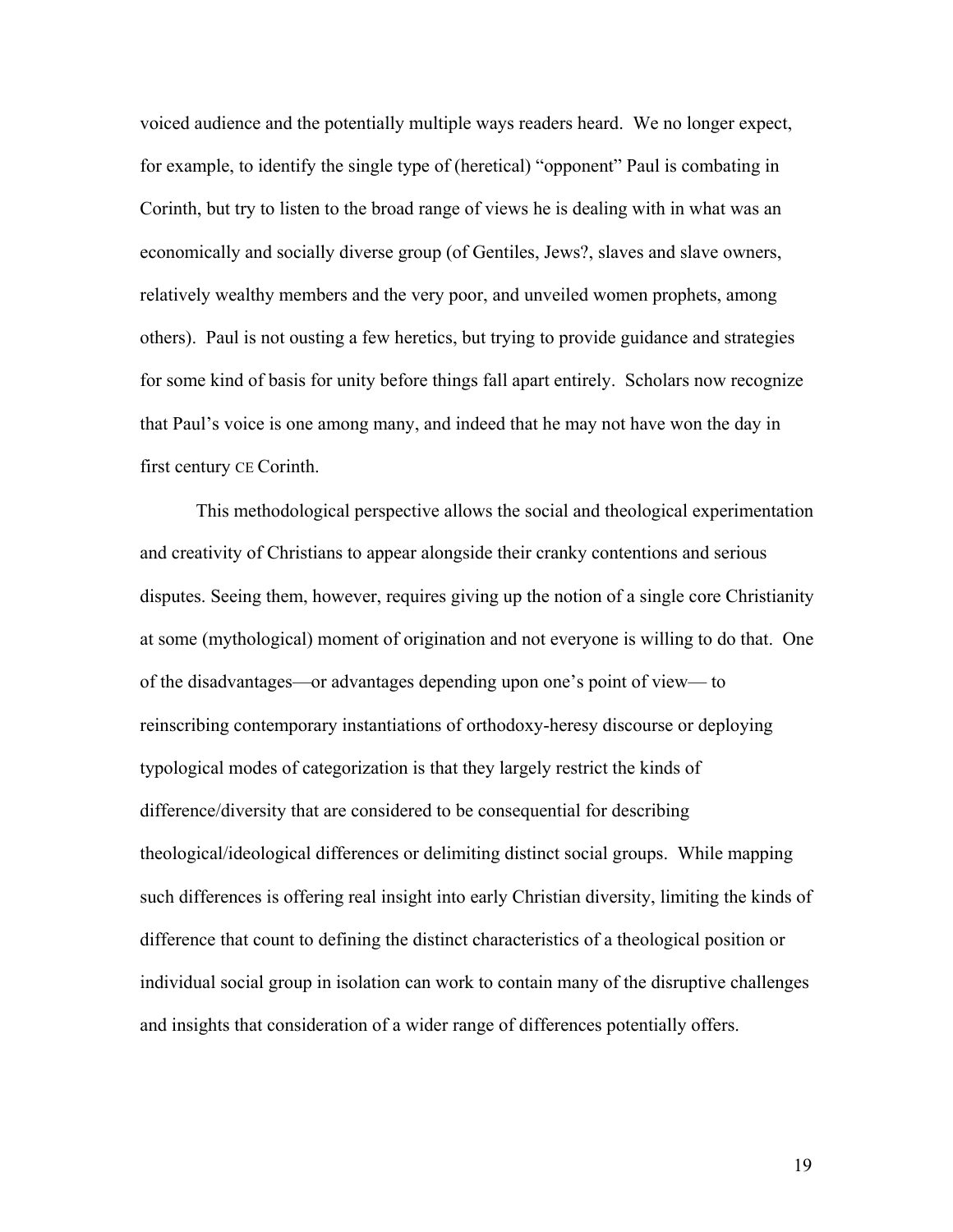Enlarging our framework can open up to analysis a variety of analytically distinct but mutually implicated kinds of difference that are operating, such as: the multivalent character of language; the dialogical character of communication; (shifts in) materialsocial contexts, reader positions, and power relations; the kinds of social and intellectual work writings are said to be doing; theological, ideological, and rhetorical assumptions, aims, and strategies; problems, ideas, and narrative accounts. Each of these conceptualizations of difference comes laden with assumptions and points toward certain methods or theoretical foundations, which are themselves topics of serious debate among philosophers, literary theorists, sociologists and anthropologists who frame the issues somewhat differently. As Robert Berkhofer (1995: 233) notes, for example, with regard to controversies between contextualists and textualists over the social versus textual construction of reality in historiography, under contestation are "basic approaches to or models of human psychology and behavior, society and culture, explanation and epistemology, and theories of language and ontology" (1995: 233; see also Chartier 1997; Clark 2004; Cameron and Miller 2004). Scholars of early Christianity draw variously upon these fields, the need for a clearer articulation of such contestations over basic theoretical positions has been called for (see Stowers 2004).

My own preferences and interests have to date most directly concerned what previously unknown Christian texts discovered in Egypt over the last century might bring to the discussion, both in offering fuller and therefore more adequate accounts of ancient historical situations and in opening up for critical and constructive reflection the diverse ways in which ancient Christians were thinking about certain problems. The two are linked in the presupposition that a more accurate and complex history can offer more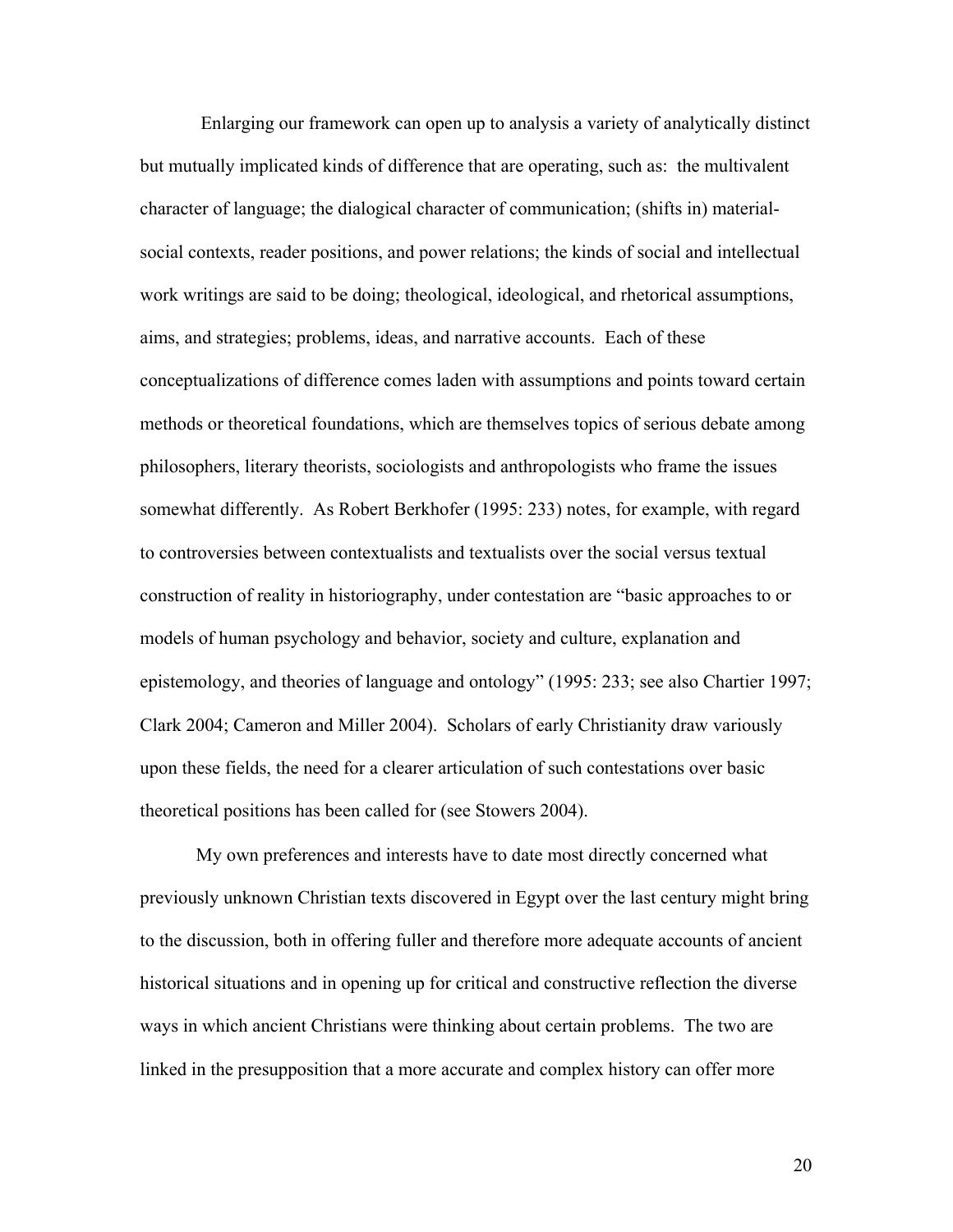adequate resources to think with in addressing the complexities of our own  $21<sup>st</sup>$  century. Manuscripts, such as the Berlin Codex, the Nag Hammadi Codices, and the Tchacos Codex, add many new voices and perspectives that potentially can significantly complexify our portraits of early Christians generally. For this purpose, differences are considered neither inherently good nor problematic, but a fact of social life in all its vitality. One approach, among others, to getting at the dynamics of early Christians' activities, rather than contain such differences statically through typological definitions and reified histories, would be to analyze the multifarious, fluid, and often contradictory practices in which Christians engaged in terms of the desires they had, the diverse problems they were trying to address, and the complex and divergent answers they forged at different times, places, under varied conditions, and from multiple social and intellectual positionalities. Historical reconstructions that represent well the instabilities, contradictions, and porousness of practical social life allow us better to see Christianity more and more as a dynamic movement with social traction, critical interests, theological imagination, and ethical commitments. In order to trouble containment strategies and expand consideration of a wider variety of differences, thinking about alternative frameworks to identify, organize, and interpret differences for ends other than reinscribing normativities is necessary.

My approach operates under several assumptions. I regard historiography as a site for enlarging one's imaginative universe and complexifying ethical and theological reflection. Attractive as the fantasy of pure objectivity and moral transcendence is, and as much as we mortals might desire fixed and unchanging truth(s), history can supply neither. Historiography cannot resolve issues of normativity by positing the past as the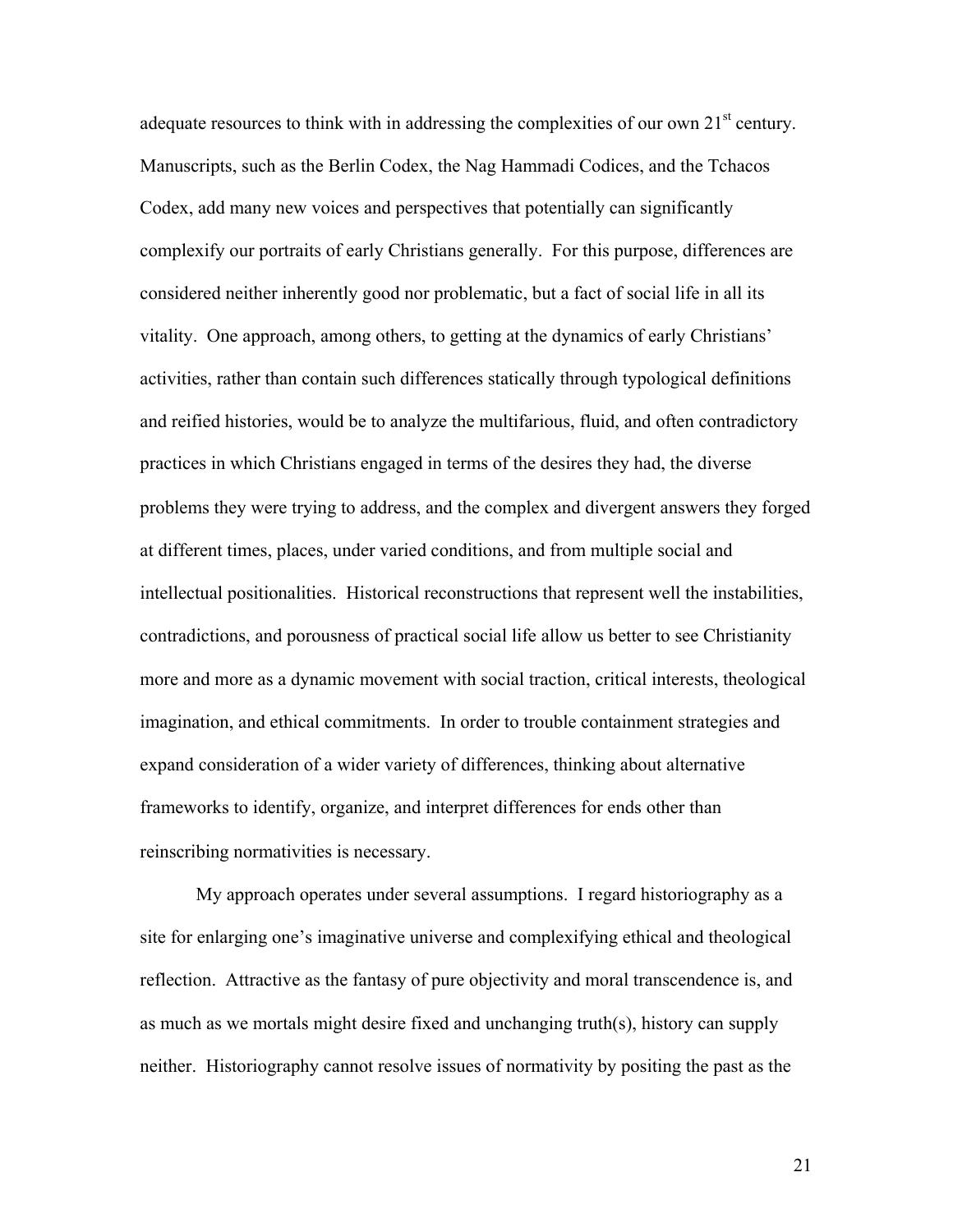repository of fixed (naturalized) givens. Rather, "[t]he problem facing historians," as de Certeau writes, is "the possibility of acceding to the speech of the other. ... What can we apprehend from the discourse of an absent being? How can we interpret documents bound to an insurmountable death, that is to say, to another period of time, and to an 'ineffable' experience always approached from an outside evaluation?" (de Certeau 1988: 244). I personally feel no sense of loss for the demise of impersonal objectivity because I find it hard to see it as other than an authoritarian masking of the refusal to come to terms with grief, uncertainty, and injustice—a refusal that is sometimes frightened, sometimes vicious, often well-meaning and usually passionate. But if loss, change, and difference are not acknowledged as fundamental to human life and sociability, much has to be ignored, marginalized, covered up, or silenced. And we will surely cover-up, deceive, ignore, or refuse to speak, not only because no account can be totalizing, given our mortal incapacity to grasp or represent totality, but because self-deception and partiality, like fantasy and imagination, are human necessities for action, psychological stability, creativity, and hope. The practical project, therefore, cannot be to expose all deceit, imaginaries, or reifications once and for all, any more than to establish truth once and for all. Rather historiography is a modestly particular, disciplined mode of engaging with what is at hand, to aid in acting as best we can in our manifestly limited ways against what does harm, constrains human flourishing, and foments violence.

To this end, my hope is that hearing alternative voices and stories may further the maturing of moral imagination and practice. As Michael Jackson writes: "As with other forms of labour, storytelling is a modality of working with others to transform what is given, or what simply befalls us, into forms of life, experience, and meaning that are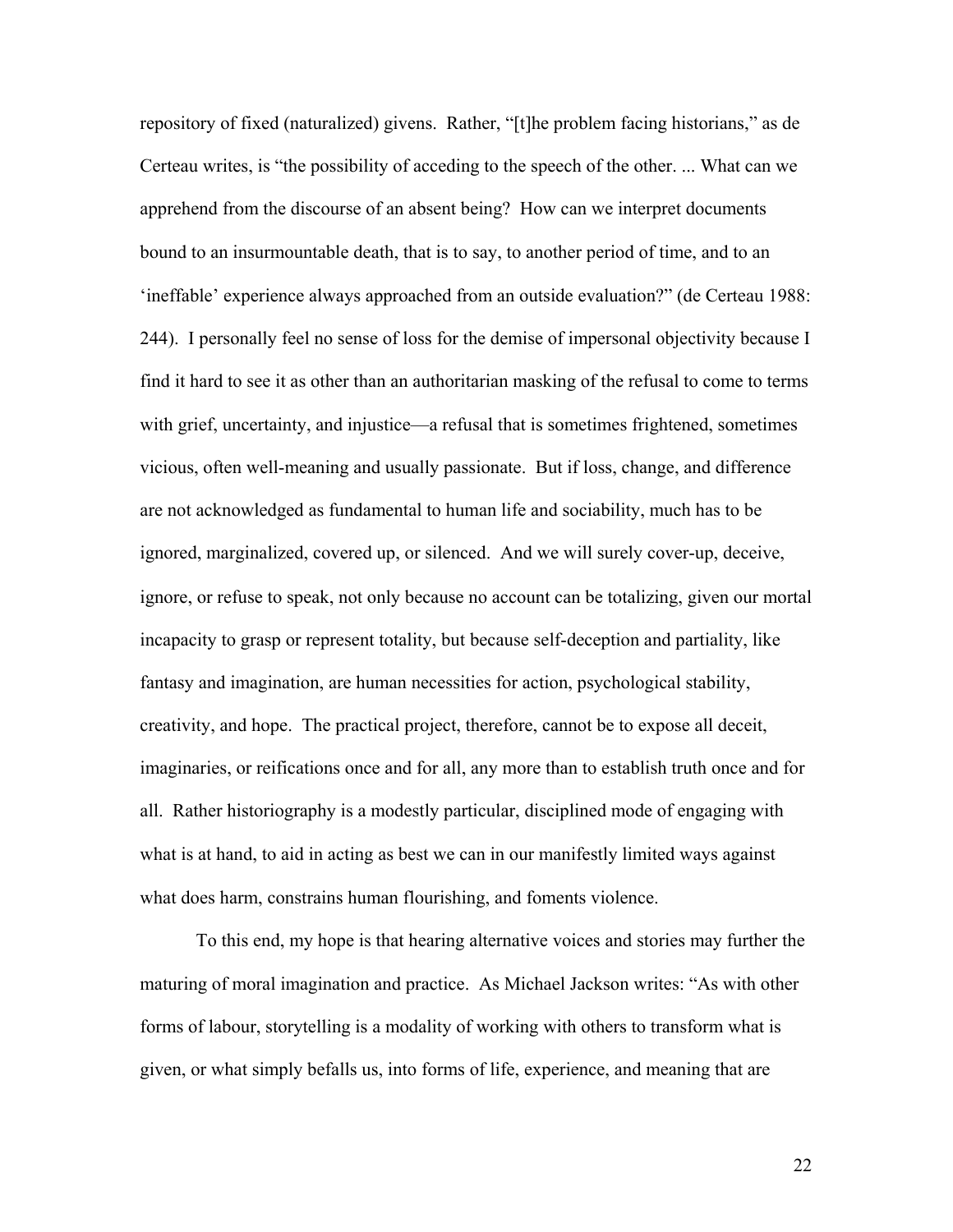collectively viable. ... Unlike polemic, which cultivates a disinterested, objective, abstract, and authoritative view from afar, stories are a form of 'situated thinking' that brings philosophy down to earth, working within the everyday lifeworld of human struggle, encompassing a plurality of perspectives, in order to gain an enlarged view of human experience. ... Stories reconcile us to this variousness, rather than seek to transcend or condemn it" (Jackson 2006: 252, 253). When the "diversity of early Christianity" has become comfortable, it might be just the time to ask how we have managed to domesticate the salutary capacity of our differences to disturb complacencies, expose unseen complexities, or feed the possibilities of imaginative vision, and to wonder if we have whittled unsettling indeterminacies and provocations into convenient and comfortable tools that obfuscate or authorize rather than illumine or heal. It is here that properly historical methods can impose a profitable discipline upon the imagination that, at its best, grounds thinking and acting more firmly in grim and gracious reality, with all its unsettling truths, instabilities, and grief-laden limitations.

With these ends and assumptions, what kind of framework might be useful? In a journal titled "Method and Theory in the Study of Religion," one might reasonably expect discussion of the category of religion. While definition of the term is hotly debated, I number among those who see the term (and the field) not as naming a unique or essential entity, but as a constructed category with a history that has been refined in a variety of ways for many different uses (see McCutcheon 1997). This perspective makes it necessary to historicize and contextualize our own assumptions and what constitutes religion as a rubric for investigation, as well as craft a theoretical approach sufficiently open that it can take account of multiple roles and positionings of beliefs and practices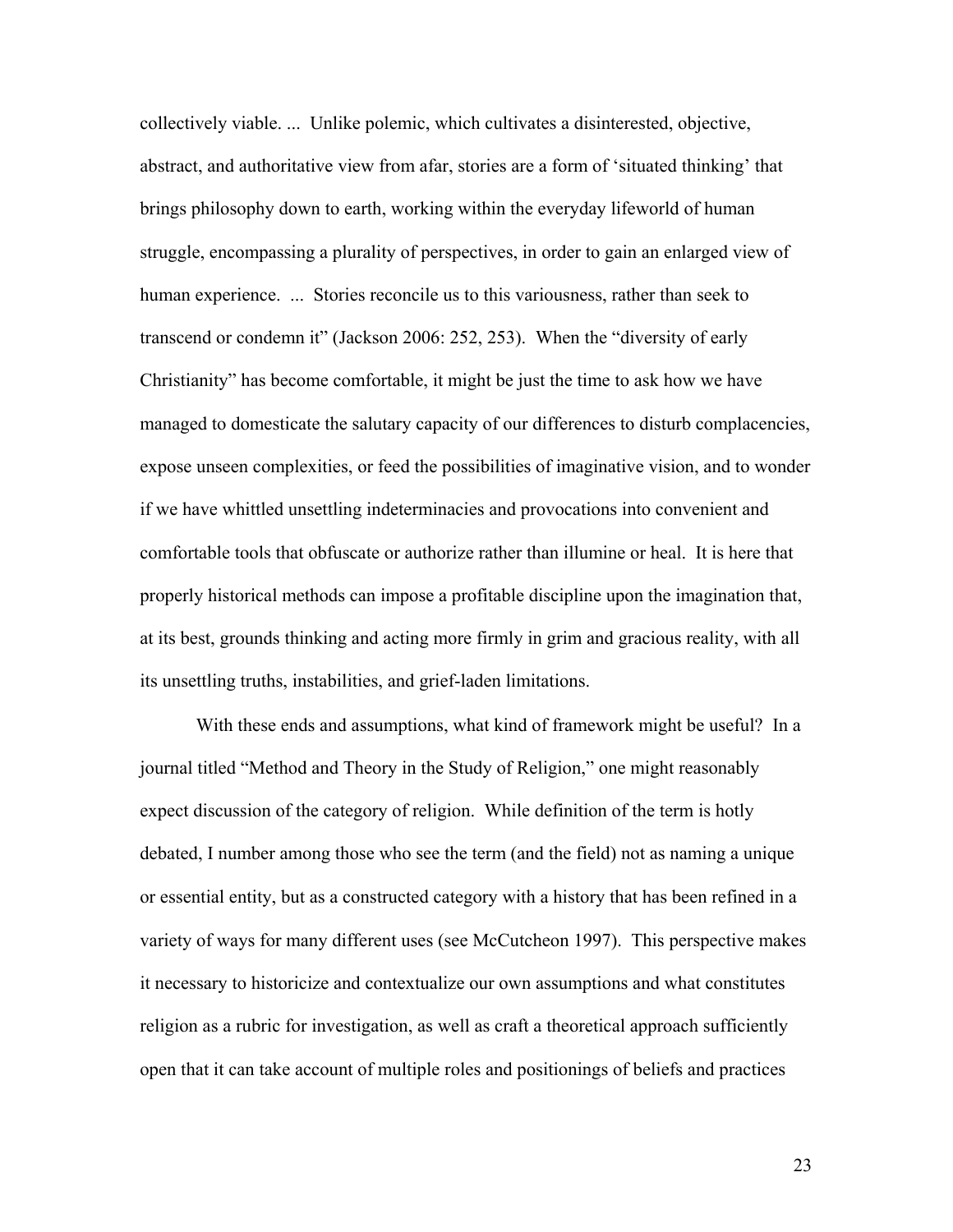vis-à-vis "gods" or "the sacred" and perceive shifts in them over time. 6 In the case of Mediterranean antiquity, religion is not a distinct field but is imbricated in many fields of social-political-economic life, and indeed one of the things Christians are up to is redefining and shifting the position of worship of God(s) with regard to matters such as ethnicity, social status, sex/gender, political governance and more (eventually working to Christianize social as well as cosmic time and space (see e.g., Markus 1990). In this case, representing difference in terms of the dynamics of embodied practices requires a theory of religion adequate to its aims, one admittedly provisional and positional, that contrasts sharply with notions that regard religion as a singular phenomenon (albeit with diverse cultural-historical expressions) and/or that regard religions as fixed, static, ahistorical entities, ideologically homogeneous and internally harmonious, properly uncontested. Rather what are frequently referred to as "religions" in antiquity can be thought of as multiform, plurivocal, unstable bundles of diverse and shifting practices, variously formed and formulated, that shape and are shaped by individuals and groups, with varying intersections of social, political, and economic life forms (such that at times a "religion" may appear as distinct, while in other times and places it is indistinguishable as a separate/able field), changing and varied over time and place (e.g., historically and

 $6$  For religion scholars interested primarily in the current debates about the legitimacy of religion departments in US institutions of higher education, it might be said that any of the current divisions into disciplines or fields of study are also constructs. The value of religion, or indeed any other such discipline or field, lies not in how intellectual labor is classified and divided as such, but whether such divisions aid in letting us see things worth knowing and worth thinking about.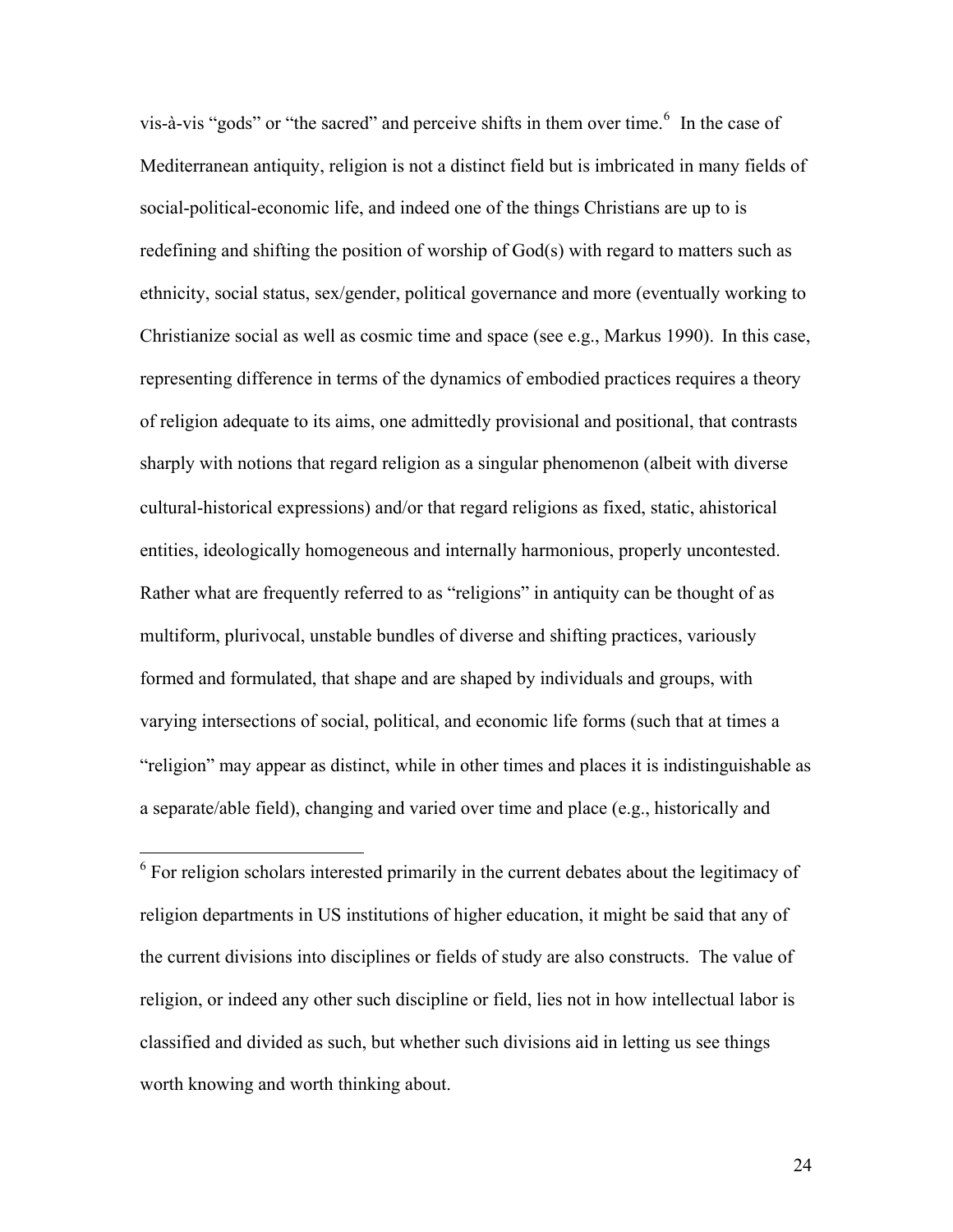locally specific), always contested and fluctuating both internally and with regard to outside groups and ideological borders. One interesting thing then is to see what people who call themselves Christians are (variously) including or excluding as consequential. This definitional tool may not be useful with regard to other projects; indeed it should be regarded as provisional and positional, and its adequacy assessed in terms of its usefulness for the express purposes of seeing what comes into view in asking more broadly about "the diversity of early Christianities."

Such a theory would move analysis away from the categorical containment of differences, which represents them more or less as harmonious wholes made up of univocal, homogeneous, continuous, and mutually reflective relations among a set of group of actors, a well-bounded social situation, and a stable literary work, toward seeing them in embodied action as irregular, discontinuous interventions designed for practical, immediate and on the spot purposes. Here I would rely heavily on practice and performance theorists, such as Pierre Bourdieu (1990), Michel de Certeau (1988), Sherry Ortner (1996), Theodore Schatzki (2002), and Judith Butler (1999; 2004; 2006), whose work, while a project in progress, theorizes agency as a function of more or less scripted social and embodied performances in social-material-discursive contexts and networks that both enable and constrain. From this perspective, written documents could not be conceived as transparent repositories or windows onto social worlds but would appear as dialogically complex, socially embedded, linguistically formed interventions in those social worlds. One might then ask not only What do texts say? but What are they doing? What are the possible (shifting, multiple) effects of such material and linguistic interventions, anticipated or unanticipated?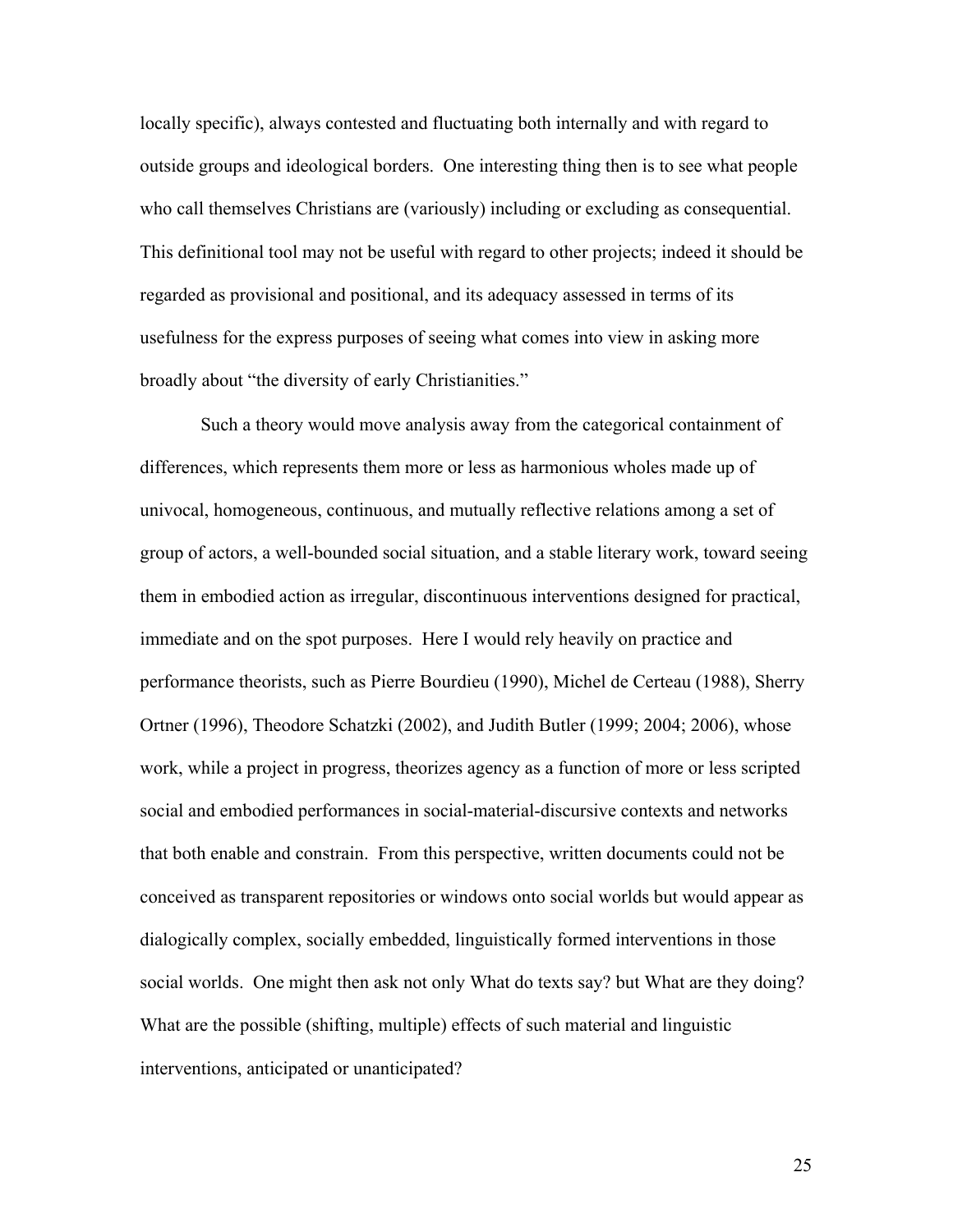Disciplined historical imagination sets the literary remains of Christians within the larger framework of material conditions, social structures and discourses of the ancient Mediterranean world which work both to constrain and enable. It is their indeterminacy—"the lack of totalization of 'structure' itself"—that offers opportunities for resistance and transformation (Ortner 1996:18; see also Brown 2003; Butler 2004: 218; 2006:2-3). A theoretical framework that focuses upon identity formation, for example, can potentially offer insights into Christian history in terms of the dynamics of ongoing processes of construction, contestation, negotiation, and marginalization (see Lieu 2004; King 2008b). The point in any case would be not to foreclose which stories deserve to be told and which marginalized, but to increase the repertoire—and simultaneously sharpen critical as well as constructive reflections.

A particularly good approach to mapping differences in my view are studies which focus upon writing local histories of Christianity insofar as they are able to situate differences among early Christians within larger and more complex social landscapes, incorporating the much more extensive non-Christian remains of antiquity. An outstanding example here is Peter Lampe's examination of Christianity in Rome in the first two centuries (Lampe 2003: esp. 357-408; see also Thomassen 2004; Brakke 2010: 90-111). Utilizing archaeological remains, including data about burial sites and urban layout, alongside the available literary sources, he paints a properly fragmentary but lively portrait of Christians living and interacting with others in shared urban social space, while distinguishing themselves from outsiders by a number of markers. He can map these Roman Christians onto certain districts within the city and supply plausible suggestions about diverse ethnic, economic, and social educational status. He also lets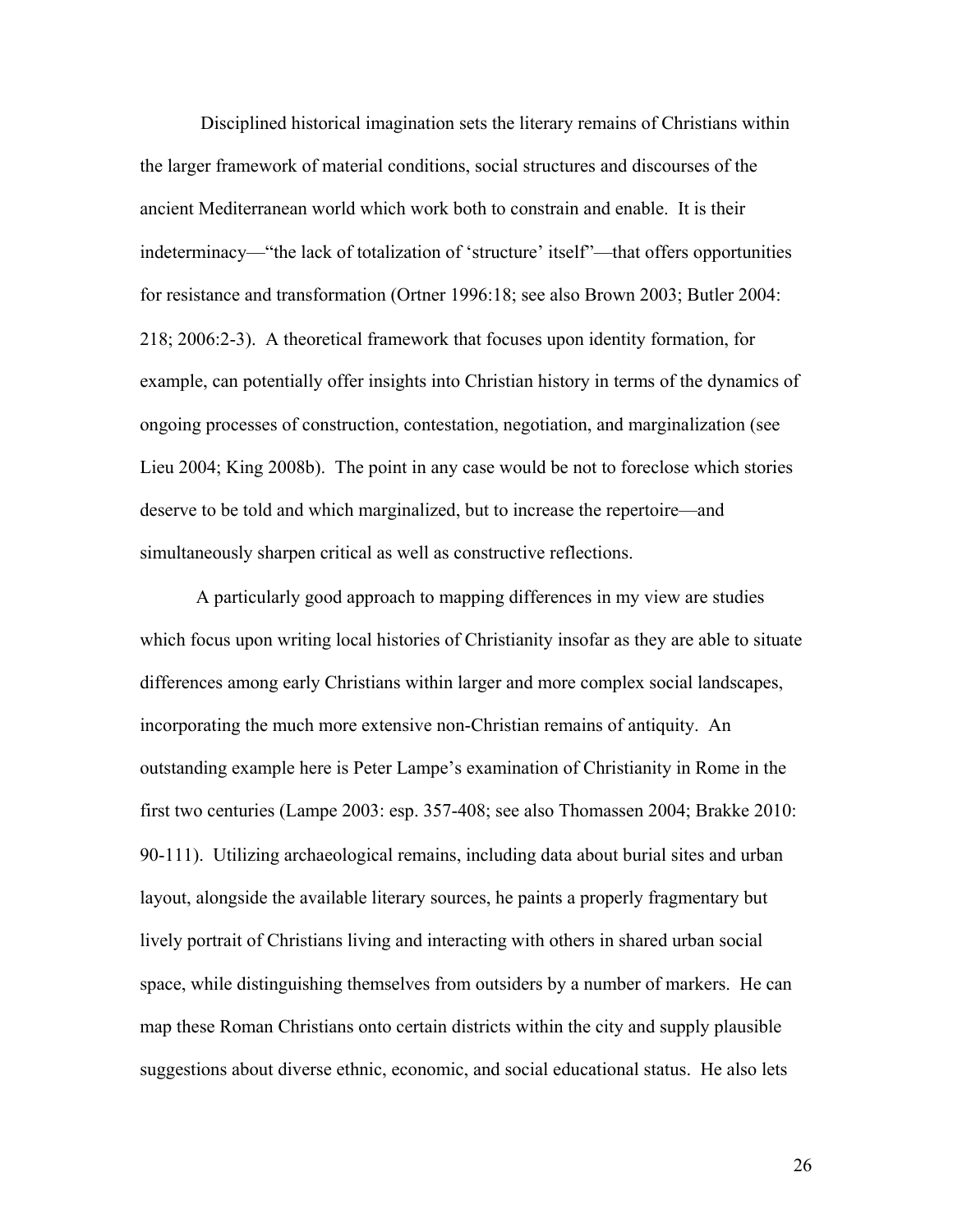the variety *within* Roman Christianity appear not as the breakdown of an originary unity, but as the function of discrete and overlapping practices, such as organization into localized house churches and leadership by elders. With only limited exceptions (notably Marcion), Christians combined topographical fractionation with extensive tolerance for theological multiplicity well into the late second century. Unity appeared in terms of cooperation and mutual recognition. Only with Bishop Victor (189-199 CE) does unity become a political aim requiring schism from other Christians, and Lampe ties this move to a monarchical episcopate to the need for greater coordination of internal economic affairs (care for the poor, donations, real estate) and external relations. His attention to multiple differences—economic, topographical, ethnic, educational status, and so on among Christians is crucial in exposing "a breathtaking theological diversity" (2003: 381) without occluding the many ways that Christians cooperated and interacted with each other.

It is unfortunately the case that much of the extant early Christian literary evidence cannot be dated or located geographically with certainty (although some suggestions are arguably more plausible than others), thus significantly diminishing the usefulness of this sensible approach to mapping diverse practices onto complex social terrains. It is nonetheless salutary to ponder how few such local histories can actually be written, and how necessarily gapped and hypothetical are those that are. The fragmentary character of the evidence is good reason not to claim unwarranted certainty but to mark gaps, as well as ask who and what is missing, whose viewpoint appears, and what extant perspectives obscure as well as illuminate.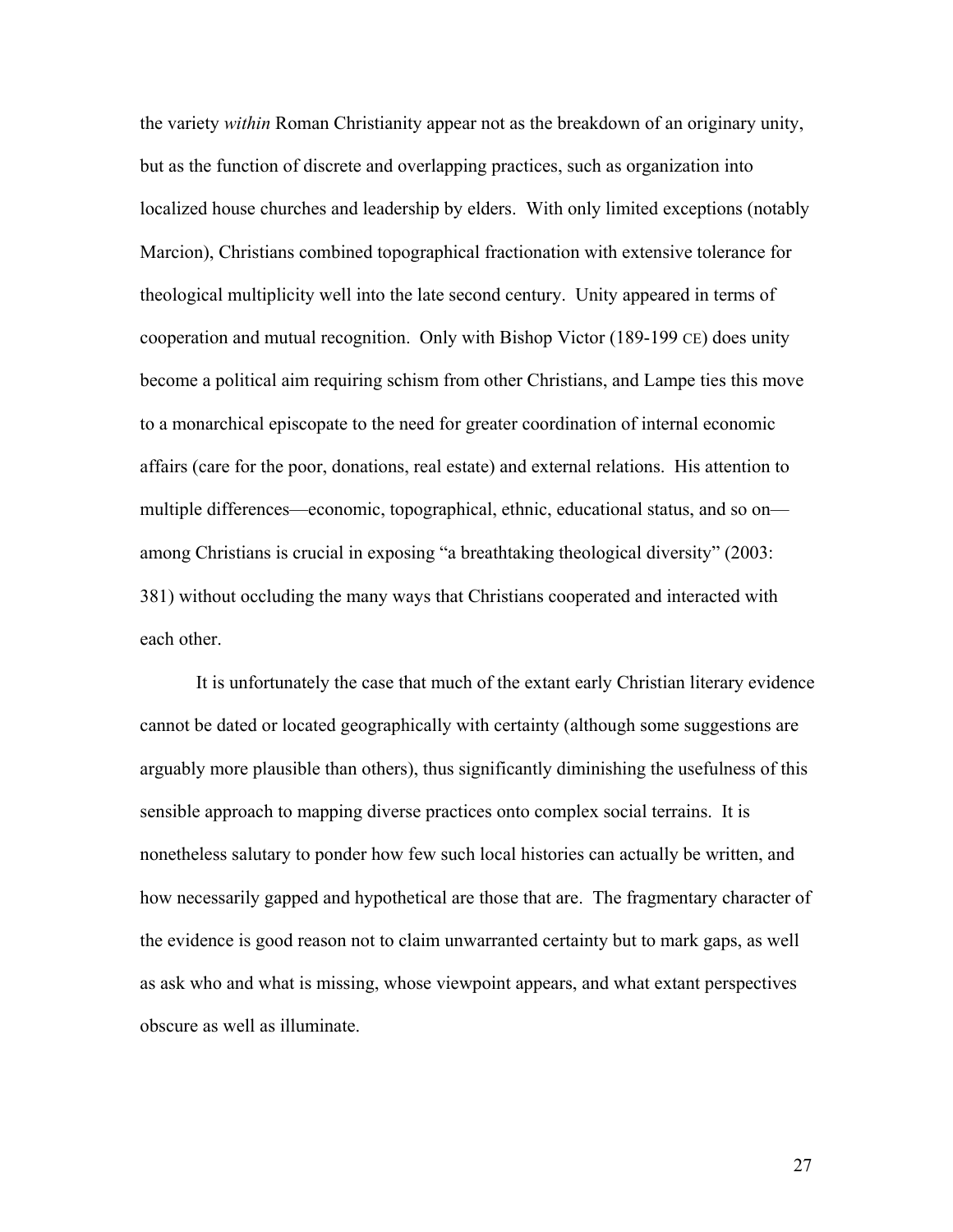In the past, I have argued that the first step is to analyze ancient Christians' strategies of self-definition in order to perceive the social and theological aims and effects of their discursive rhetoric. To what degree did the rhetoric of unity and uniformity not merely reflect ancient divisions in some transparent manner, but actually worked to produce them, to hide theological similarities, or to obscure the issues under debate and distort what was at stake? For example, by putting Irenaeus into conversation with *The Secret Revelation of John* rather than simply reproducing Irenaeus' perspective, it becomes possible to see where there was (perhaps mutual?) incomprehension, where they have different theological foci or where they side-step, ignore, or simply fail to be cognizant of the interests of the other. The results are surprising, both in the wide scope of the similarities they share and in locating their underlying differences in accounting theologically for injustice, sin, and salvation (see King 2008a).

These approaches require shifting from reinscriptions of ancient polemics, reifications of modern categories, and attempts to stabilize history and meaning, to a focus on the dynamics of social practices and on hearing multiple voices. Often, the "varieties of Christianity" are deployed precisely to categorize, and thereby to sequester, contain, and control the plethora of undomesticated things people imagine, say and do. But with their multi-voiced diversity, ambiguities, and transgressive interconnections, the ancient texts constantly resist and spill across the boundaries that attempt to fix their meanings. They impossibly complicate neat categories and test assumptions. It may be that attending to the problems they were facing may offer the possibility thinking afresh. And—this is my point really—challenging historians not merely to ask what the ancient teaching was, or even what multiple views were formulated, but what difference does it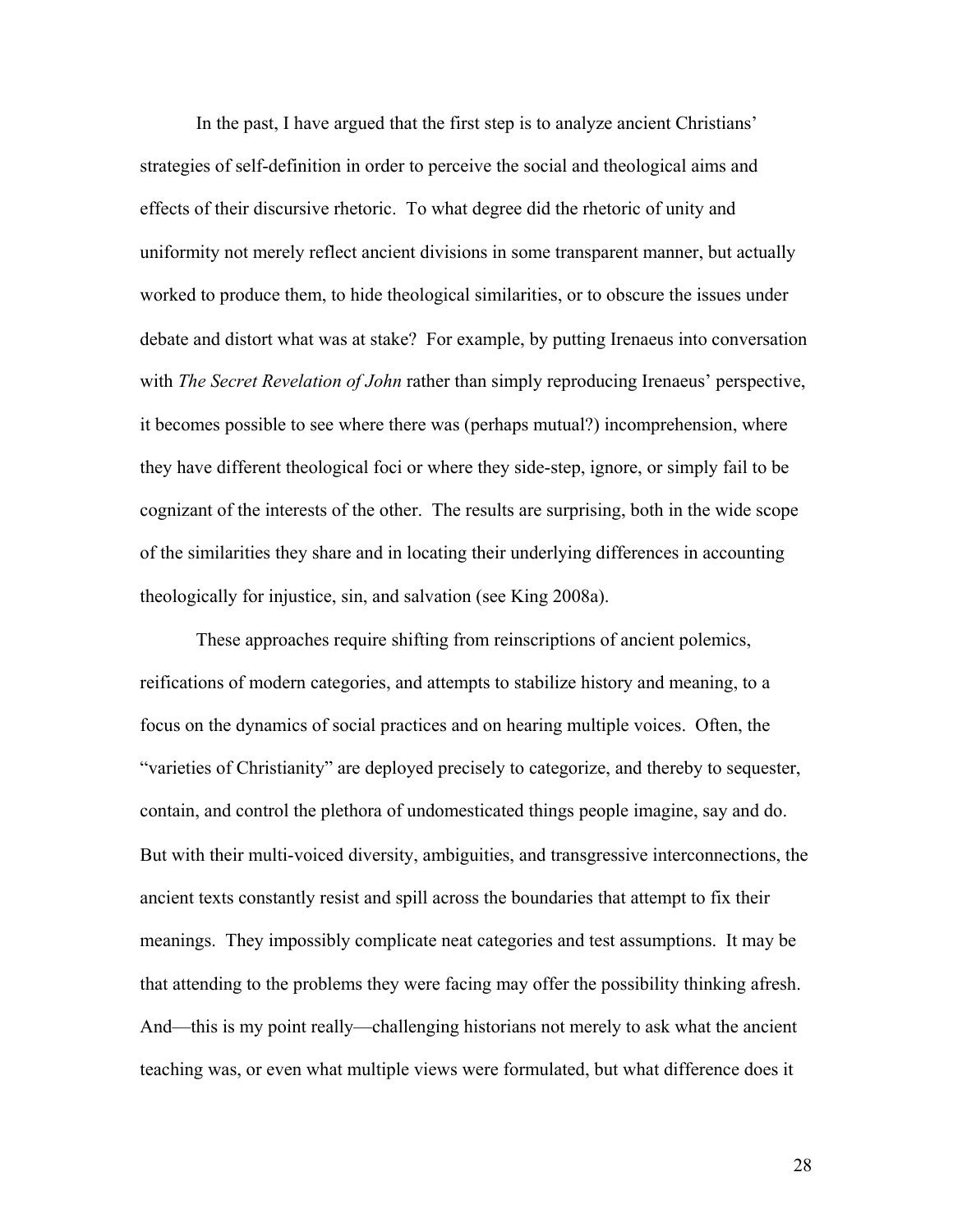make that people tell certain stories in certain ways and not others? Then, for example, studies might address not what is *the* Christian doctrine of death and resurrection, or even what *diverse* views did early Christians hold and where did they agree or disagree, but what did—what does—it mean to think about life and death in such ways? What difference did it make—does it make—in how people face suffering and death, how Christians conceive(d) of God and their communities, how they narrate(d) the foundational stories of their "remembered" past? Or again, rather than ask what is the correct Christian teaching about sexuality or women's leadership roles, or even what were the diverse attitudes toward sex or the diverse roles of Christian women, studies might consider what are the implications for contemporary life of the diverse sex/gender practices and ideologies of early Christians regarding family, reproduction, and the body. We might ask how did Christian sexual morality and gender ideology (re)shape various notions and practices relating to the family, reproduction, and the body. What difference did it make—does it make—in how people love each other, whose love is valued and sanctioned, how the bodies of adults and children are cared for, managed, and disciplined, or how human flourishing is conceived and nurtured? Scholars might not only chart the facts of early Christian deaths at the hands of the Romans, or ask about the variety of responses Christians gave to persecution, but inquire about what it means that Christianity was shaped in and through these acts of torture and violence. What difference does it make how people survive oppression, how they tell their stories, and how those stories are institutionalized and repeatedly performed in ritual and story?

Will histories written locally, sensitive to absences as well as rhetorics, focused on hopes and problems be more true than reinscribed polemics or reified typologies? I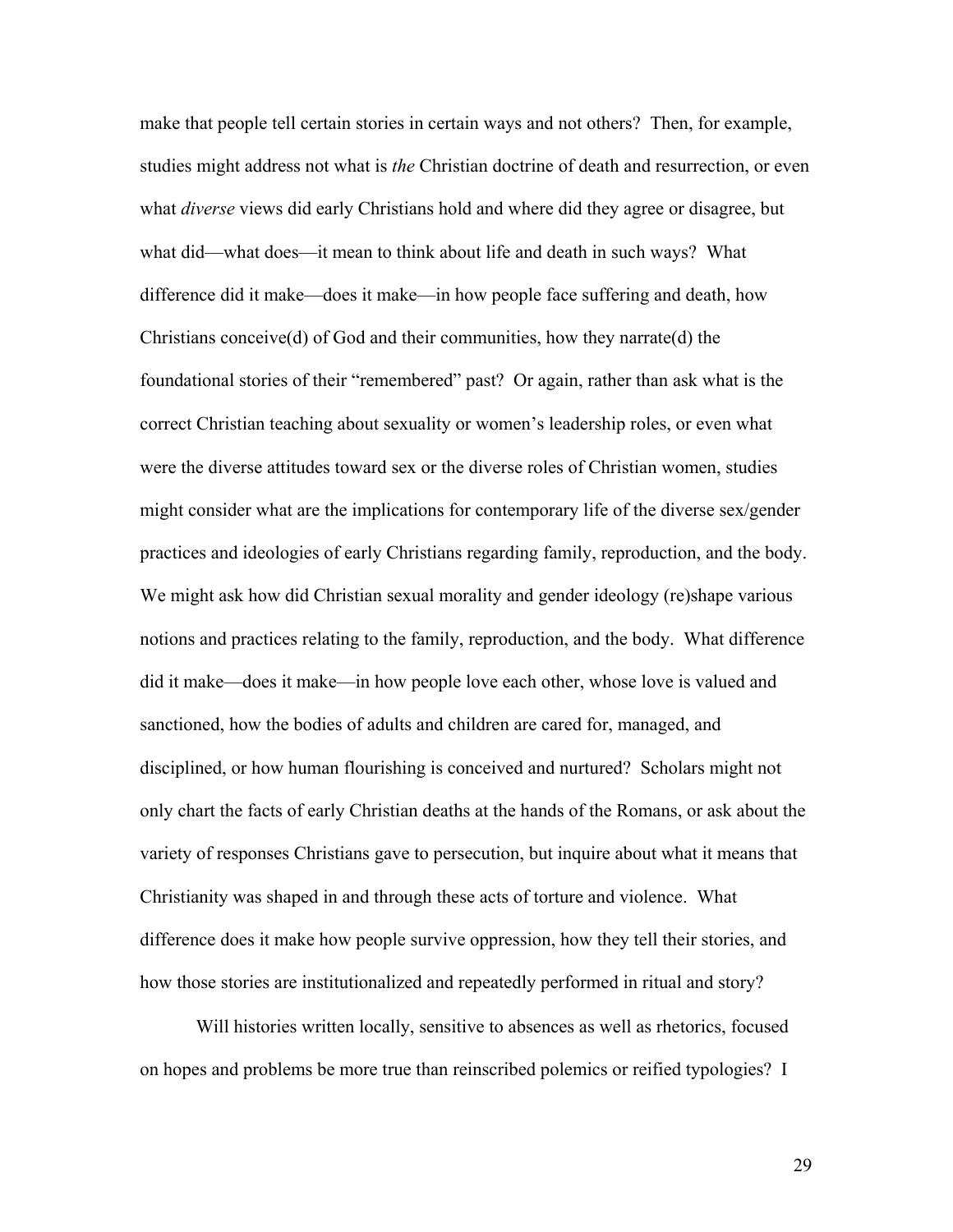think so. They, too, will be partial and positional, yet hopefully, helpfully marked as provisional, with attempts at self-reflexive discussion of theoretical assumptions, methodological aims, and contemporary ends, and taking care not to claim unwarranted authority and truth for our selective and imaginative readings. Then one need never say no to a story, a song, a poem that gives life, heartens, teaches, or consoles, and need never fail to call it true.

#### REFERENCES

- Alexeev, Anatoly A., Christos Karakolis and Ulrich Luz with Karl-Wilhelm Niebuhr eds. (2008). *Einheit der Kirche im Neuen Testament. Dritte europäische orthodoxwestliche Exegetenkonferenz in Sankt Petersburg 24.-31. August 2005*. Wissenschaftliche Untersuchungen zum Neuen Testament 218. Tübingen: Mohr Siebeck.
- Bauer, Walther (1971). *Orthodoxy and Heresy in Earliest Christianity*. 2<sup>nd</sup> ed. Philadelphia: Fortress Press.
- Becker, Adam H. and Annette Yoshiko Reed eds. (2003). *The Ways that Never Parted. Jews and Christians in Late Antiquity and the Early Middle Ages*. Tübingen: Mohr Siebeck.
- Berkhofer, Robert (1995). *Beyond the Great Story: History as Text and Discourse*. Cambridge: Harvard University Press.
- Bourdieu, Pierre (1990). *The Logic of Practice*. Stanford: Stanford University Press. ———(1991) *Language and Symbolic Power*. John B. Thompson (ed. and intro.). Cambridge, MA: Harvard University Press.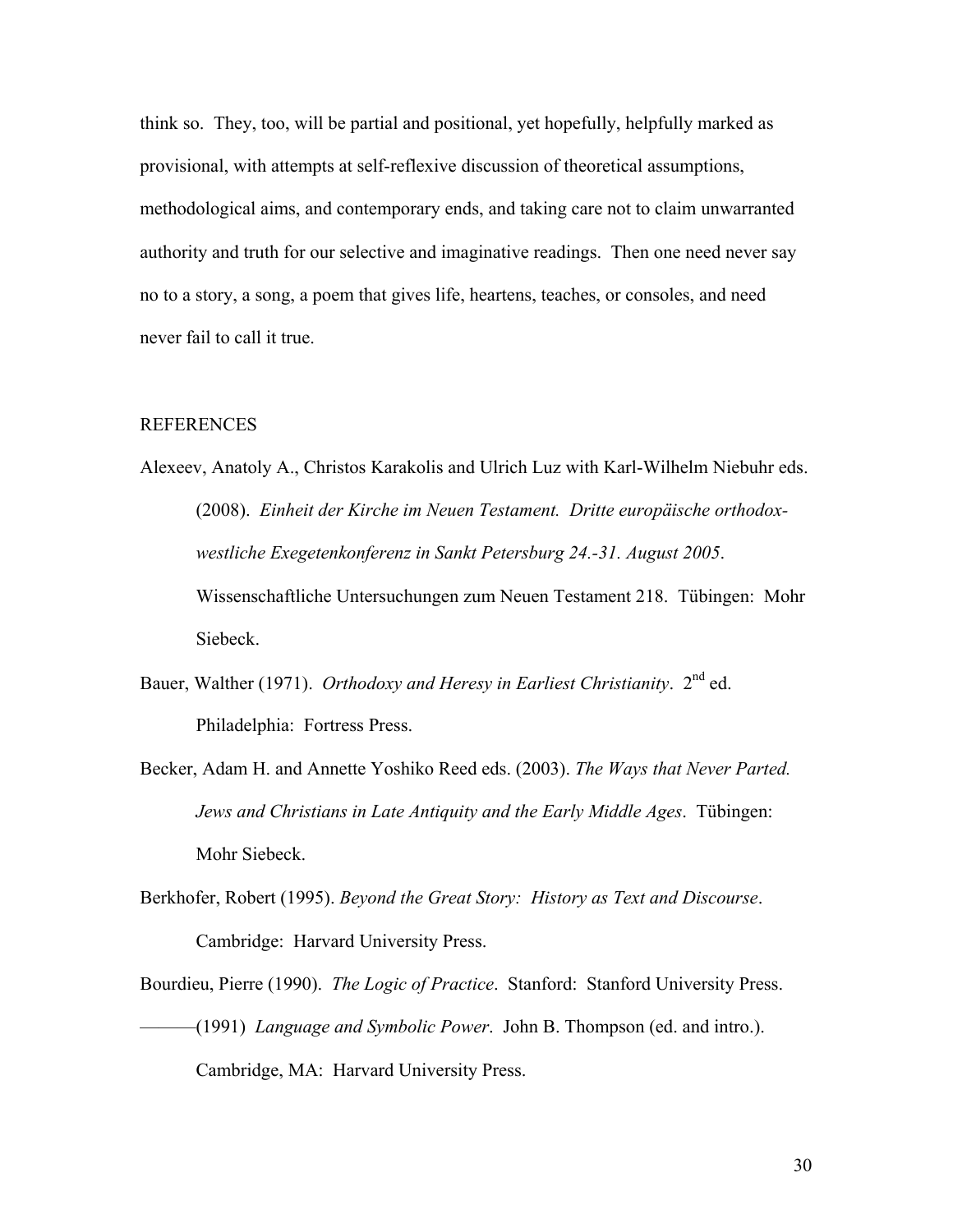- Boyarin, Daniel (2006). *Border Lines: The Partition of Judaeo-Christianity*. Divinations: Rereading Late Antique Religion. Philadelphia, PA: University of Pennsylvania Press.
- Brakke, David (2010). *The Gnostics. Myth, Ritual, and Diversity in Early Christianity*. Cambridge, MA: Harvard University Press.
- Brooten, Bernadette J. (1977). "Junia … Outstanding among the Apostles" (Romans 16:7). In *Women Priests. A Catholic Commentary on the Vatican Declaration*. Leonard Swidler and Arlene Swidler (eds.). New York: Paulist Press. Pp. 141- 144.
- ——— ed. (2010) *Beyond Slavery: Overcoming its Religious and Sexual Legacy*. New York: Palgrave Macmillan, 2010.
- Brown, Gavin (2003). "Theorizing Ritual as Performance: Explorations of Ritual Indeterminacy." *Journal of Ritual Studies* 17.1, 3-18.
- Buell, Denise K. (2005). *Why this New Race? Ethnic Reasoning in Early Christianity*. New York: Columbia University Press.
- Butler, Judith (1999). *Gender Trouble. Feminism and the Subversion of Identity*. New York: Routledge.
- ———(2004). *Undoing Gender*. New York: Routledge.
- ———(2006). *Bodies that Matter. On the Discursive Limits of Sex*. New York: Routledge.
- Cameron, Ron and Merrill P. Miller, ed. (2004). *Redescribing Christian Origins*. Symposium Series 28. Atlanta: Society of Biblical Literature.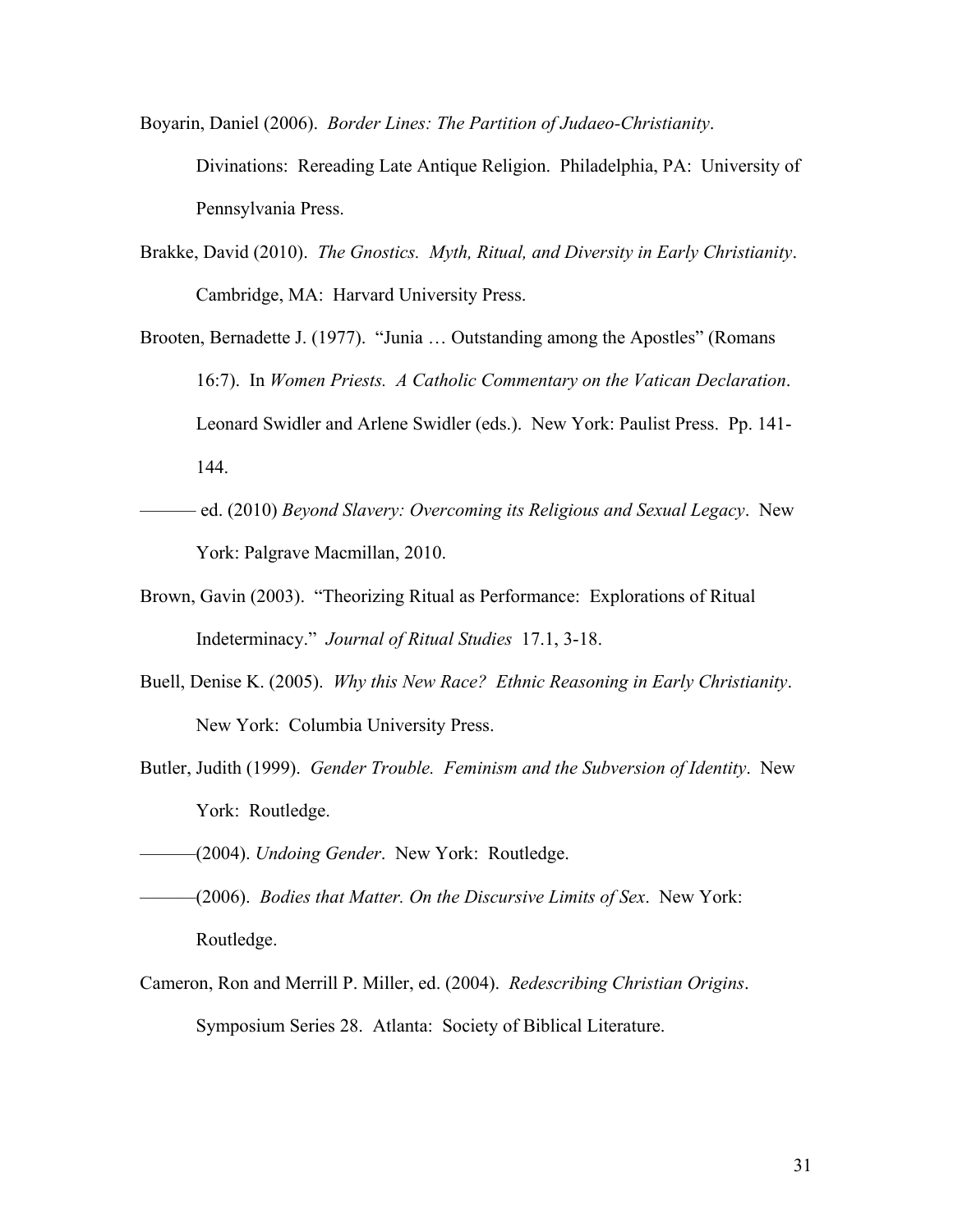- Chartier, Roger (1997). *On the Edge of the Cliff: History, language, and Practices*. Baltimore and London: Johns Hopkins University Press.
- Clark, Elizabeth A. (2004). *History, Theory, Text: Historians and the Linguistic Turn*. Cambridge, MA: Harvard University Press.
- de Certeau, Michel. (1988). *The Writing of History*. Tom Conley (trans.). New York: Columbia University Press.
- Dunn, James D. G. (2006). *Unity and Diversity in the New Testament. An Inquiry into the Character of Earliest Christianity.* 3<sup>rd</sup> ed. London: SCM Press.
- Ehrman, Bart D. (1993). *The Orthodox Corruption of Scripture: The effect of early Christological Controversies on the Text of the New Testament*. New York: Oxford University Press.
- Epp, Eldon Jay (2005). *Junia. The First Woman Apostle*. Minneapolis: Fortress Press.
- Glancy, Jennifer A. (2010). *Corporal Knowledge. Early Christian Bodies*. Oxford: Oxford University Press, 2010.
- Harnack, Adolf (1957 reprint 1908). *What is Christianity?* New York: Harper Torchbooks.
- Jackson, Michael (2006). *The Politics of Storytelling: Violence, Transgression and Intersubjectivity*. Copenhagen: Museum Tusculanum Press.
- Johnston, Robert K. (1985). Introduction: Unity and Diversity in Evangelical Theology." In *The Use of the Bible in Theology/Evangelical Options*. Robert K. Johnston (ed.). Atlanta: John Knox Press. Pp. 1-17.
- Kelley, Nicole (2006). "Philosophy as Training for Death: Reading the Ancient Martyr Acts as Spiritual Exercises." *Church History* 75.4, 723-47.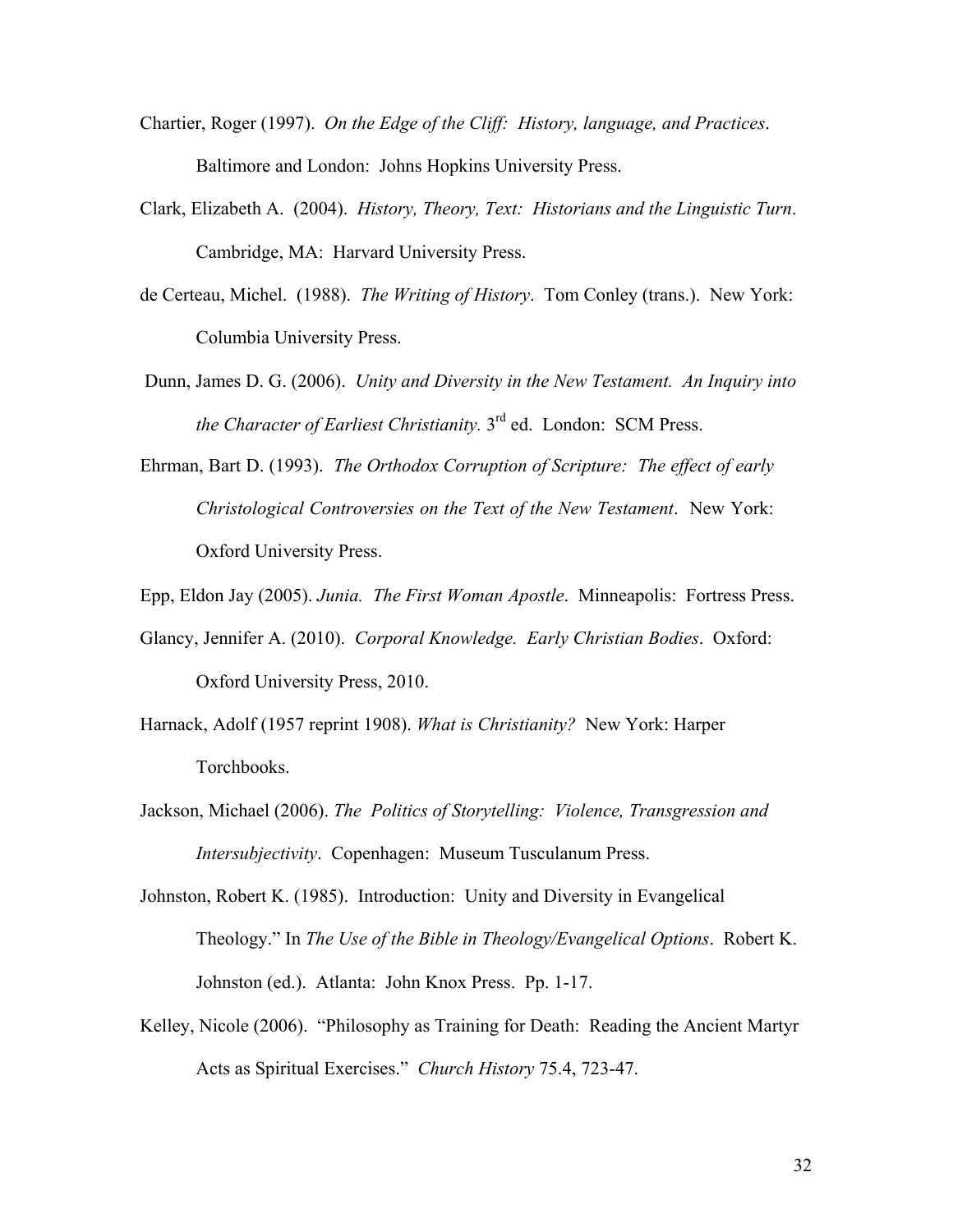- King, Karen L. (2003). *What is Gnosticism?* Cambridge, MA: Harvard University Press.
- ———(2005). *The Secret Revelation of John*. Cambridge, MA: Harvard University Press.
- ——— (2008a). Social and Theological Effects of Heresiological Discourse. In *Heresy and Identity in Late Antiquity*. Eduard Iricinschi and Holger M. Zellentin (eds.). Tübingen: Mohr Siebeck. Pp. 28-49.
- ———(2008b) Which Early Christianity? In *The Oxford Handbook of Early Christian Studies.* Susan Ashbrook Harvey and David Hunter (eds.). Oxford Handbooks in Religion and Theology. Oxford: Oxford University Press. Pp. 66-84.
- Lampe, Peter (2003). *From Paul to Valentinus. Christians at Rome in the First Two Centuries*, Minneapolis: Fortress Press.
- Layton, Bentley (1995). "Prolegomena to the Study of Ancient Gnosticism." In *The Social World of the First Christians: Essays in Honor of Wayne A. Meeks*. L. Michael White and O. Larry Yarbrough (eds). Minneapolis, MN: Fortress Press. Pp. 334-350.
- Le Boulluec, Alain (1985). *Le Notion d'hérésie dans la littérature grecque II<sup>e</sup> -III<sup>e</sup> siècles*. Paris: Études augustiniennes.
- Lieu, Judith (2004). *Christian Identity in the Jewish and Graeco-Roman World*. Oxford: Oxford University Press.
- ———(2002). *Neither Jew nor Greek? Constructing Early Christianity*. New York and London: T & T Clark.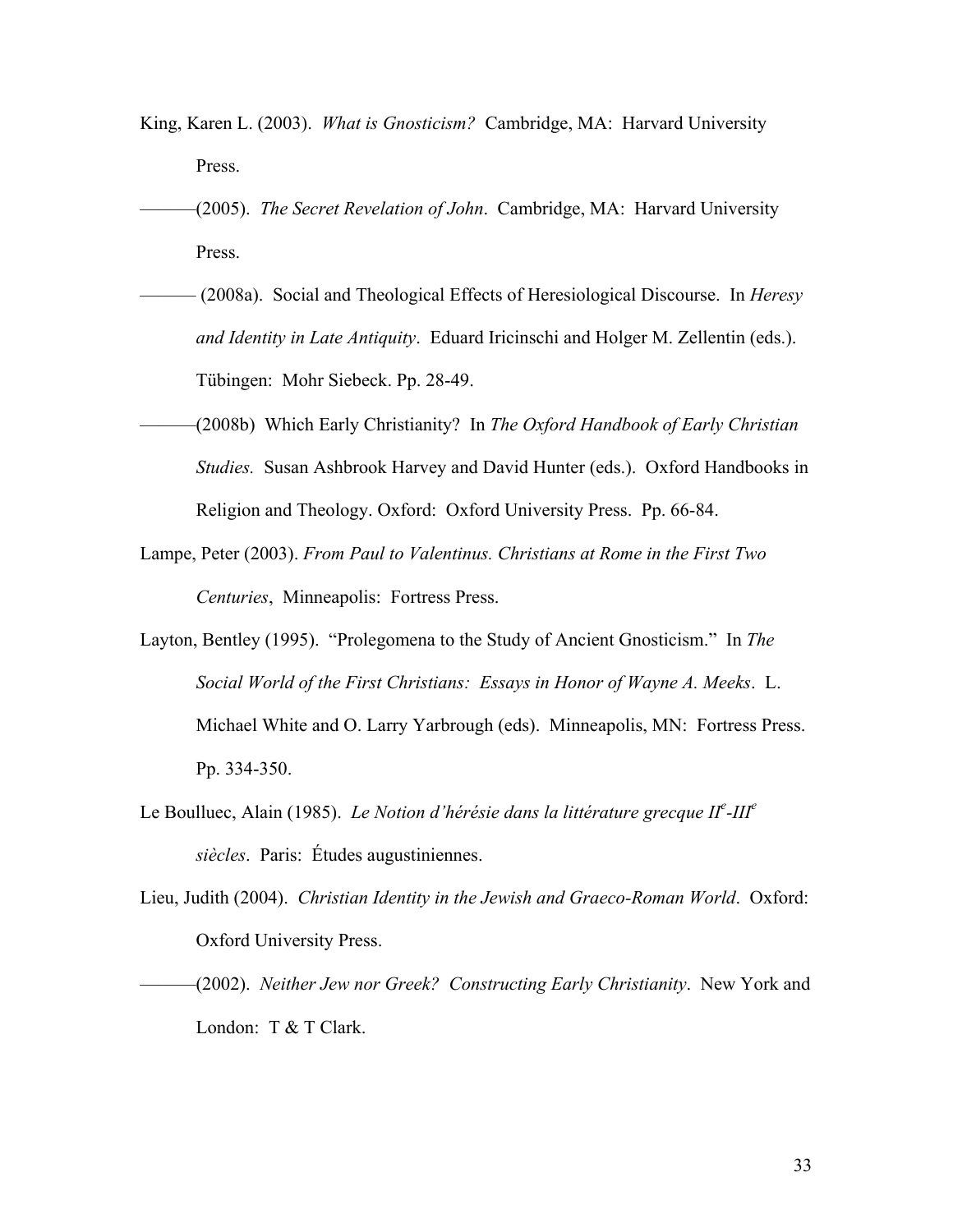- Mack, Burton L. (2001). *The Christian Myth: Origins, Logic, and Legacy*. New York: Continuum.
- Markus, Robert A. *The End of Ancient Christianity*. Cambridge: Cambridge University Press, 1990.
- Matera, Frank. J. (2007). *New Testament Theology: Exploring Diversity and Unity*. Westminster John Knox Press.
- McCutcheon, Russell T. (1997). *Manufacturing Religion. The Discourse on Sui Generis Religion and the Politics of Nostalgia.* Oxford: Oxford University Press.
- Mitchell, Margaret M. (1993) *Paul and the Rhetoric of Reconciliation: An Exegetical Investigation of the Language and Composition of 1 Corinthians*. Louisville, KY: Westminster John Knox Press.
- Ortner, Sherry B. (1996). *Making Gender: The Politics and Erotics of Culture*. Boston: Beacon Press.
- Schatzki. Theodore R. (2002). *The Site of the Social: A Philosophical Account of the Constitution of Social Life and Change.* University Park, PA: University of Pennsylvania Press.
- Schenke, Hans-Martin (1981). The Phenomenon and Significance of Gnostic Sethianism. In *The Rediscovery of Gnosticism: Proceedings of the International Conference on Gnosticism at Yale, New Haven, Connecticut, March 28-31, 1978. Volume 2 Sethian Gnosticism*. Bentley Layton (ed.). Studies in the History of Religions 41. Leiden: E. J. Brill, 1981. Pp. 588-616.
- ———(1974). Das sethianische System nach Nag-Hammadi-Handschriften. In *Studia Coptica*. Peter Nagel (ed.). Berlin: Akademie Verlag. Pp. 165-174.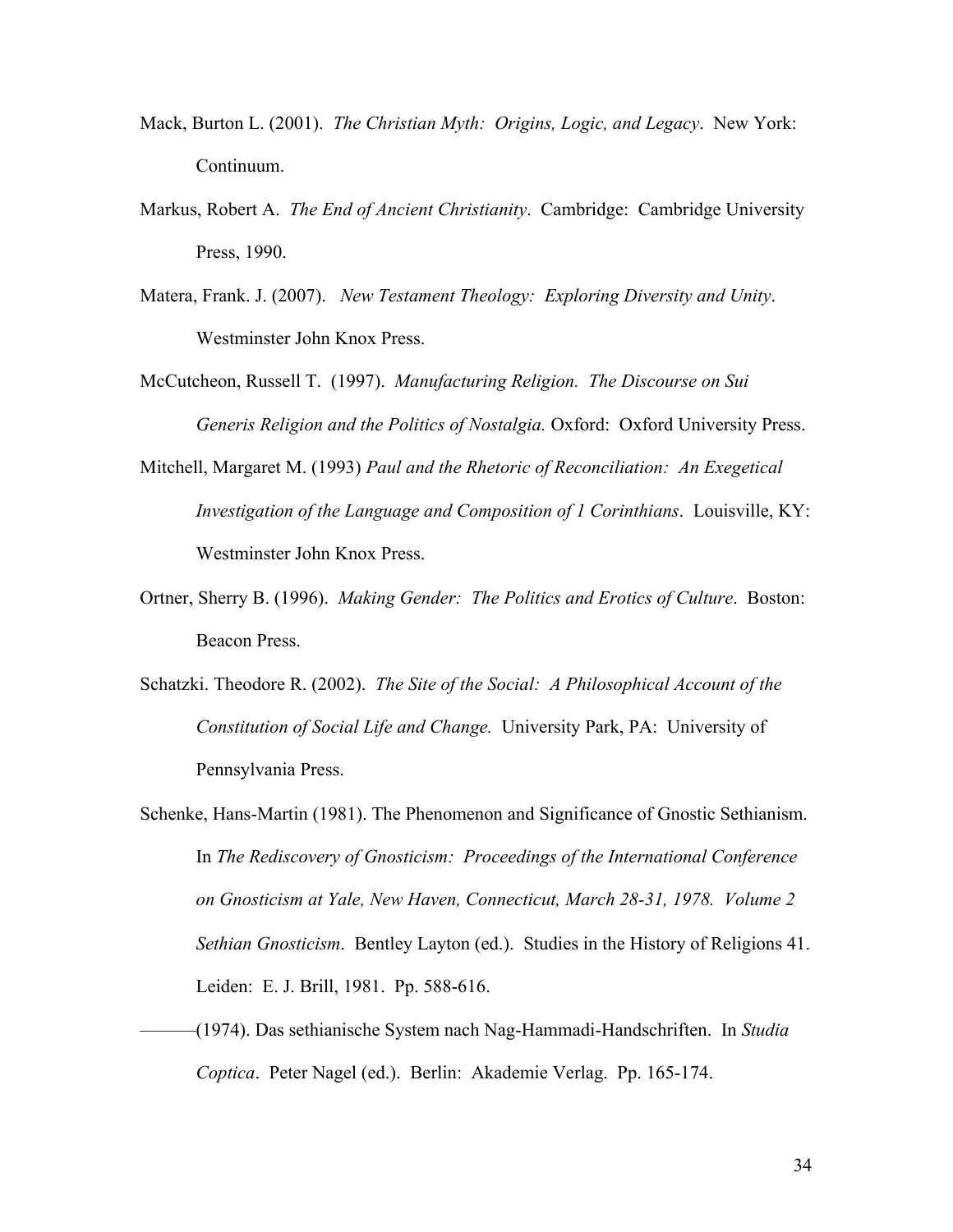- Schoedel, William R. (1980). Theological Norms and Social Perspectives in Ignatius of Antioch. In *Jewish and Christian Self-Definition. The Shaping of Christianity in the Second and Third Centuries.* E. P. Sanders (ed.). Philadelphia: Fortress Press. Pp. 30-56.
- Schüssler Fiorenza, Elisabeth (1985). *In Memory of Her. A Feminist Theological Reconstruction of Christian Origins*. New York: Crossroad.
- Skinner, Christopher W. (2009). *John and Thomas: Gospels in Conflict? Johannine Characterization and the Thomas Question*. Eugene, OR: Pickwick Publications.

Smith, Jonathan Z. (1978). *Map is Not Territory: Studies in the History of Religions*.

- Stowers, Stanley K. (2004). "Mythmaking, Social Formation, and Varieties of Social Theory." In *Redescribing Christian Origins*. Ron Cameron and Merrill P. Miller (ed.). Symposium Series 28. Atlanta: Society of Biblical Literature. Pp. 489- 495.
- Taylor, Joan E. (1990). The Phenomenon of Early Jewish-Christianity: Reality or Scholarly Invention? *Vigiliae Christianae* 44 (4): 313-334.
- Theissen, Gerd (2008). "Kirche oder Sekte? Über Einheit und Konflikte im frühen Urchristentum." In *Einheit der Kirche im Neuen Testament. Dritte europäische orthodox-westliche Exegetenkonferenz in Sankt Petersburg 24.-31. August 2005*. Anatoly A. Alexeev, Christos Karakolis and Ulrich Luz with Karl-Wilhelm Niebuhr (eds.). Wissenschaftliche Untersuchungen zum Neuen Testament 218. Tübingen: Mohr Siebeck. Pp. 81-101.
- Thomassen, Einar (2004). "Orthodoxy and Heresy in Second-Century Rome." *Harvard Theological Review* 97 (3): 241-56.